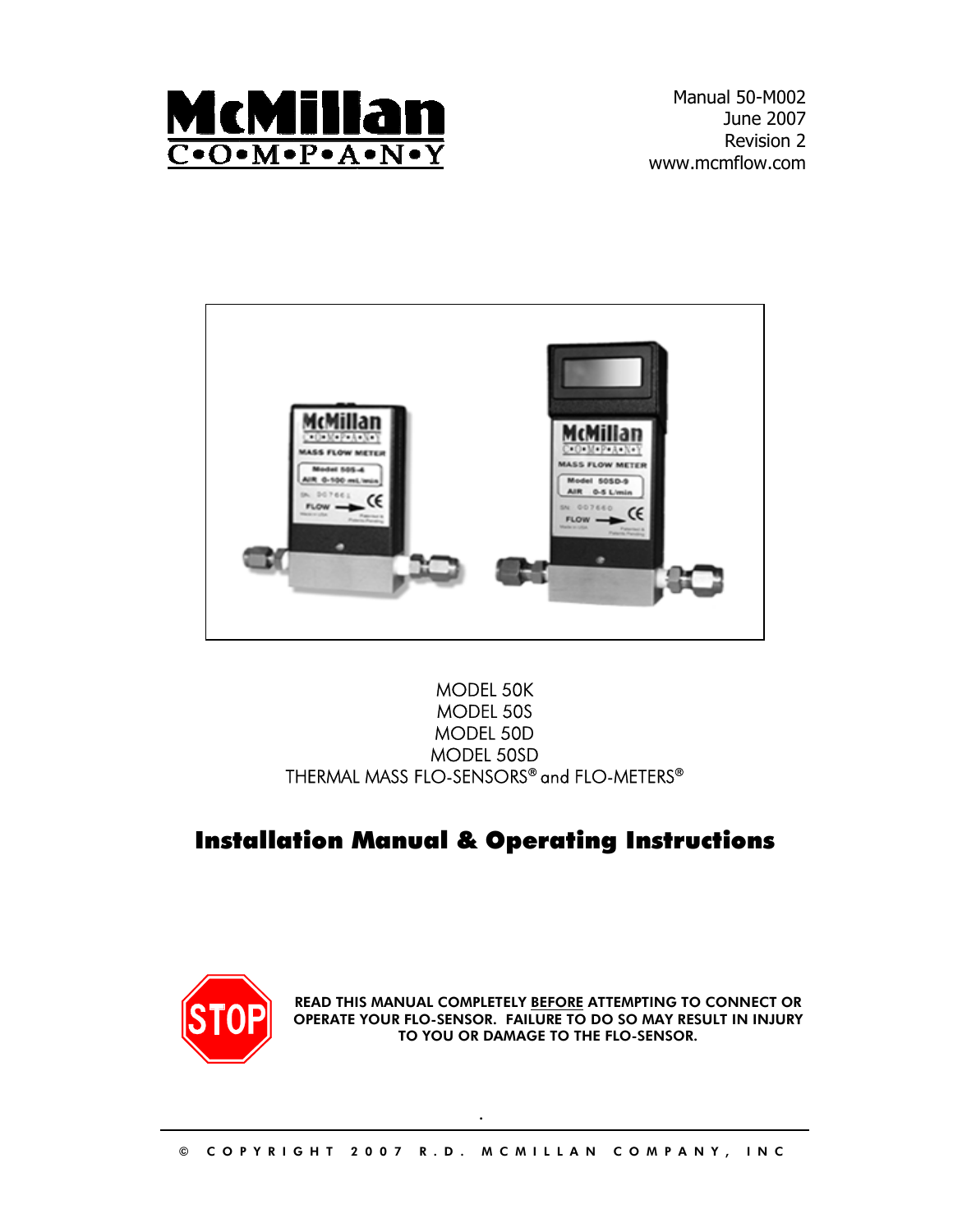| А. |                                                                     |  |
|----|---------------------------------------------------------------------|--|
|    |                                                                     |  |
|    |                                                                     |  |
|    |                                                                     |  |
|    |                                                                     |  |
| В. |                                                                     |  |
|    |                                                                     |  |
|    |                                                                     |  |
|    |                                                                     |  |
|    |                                                                     |  |
|    | b) High Flow Units (Ranges 13, 14 and $15:0-100$ L/min and above) 6 |  |
|    |                                                                     |  |
|    |                                                                     |  |
|    |                                                                     |  |
|    |                                                                     |  |
|    | c) Connecting the 6 Pin Mini Din Connector And Cable Assembly  9    |  |
|    |                                                                     |  |
|    |                                                                     |  |
|    | f) Using the 0-5VDC Output Power Adapter Package  12                |  |
|    | g) Using the 4-20mA Output Power Adapter Package  13                |  |
|    |                                                                     |  |
| C. |                                                                     |  |
|    |                                                                     |  |
|    |                                                                     |  |
|    |                                                                     |  |
|    |                                                                     |  |
|    |                                                                     |  |
|    |                                                                     |  |
| D. |                                                                     |  |
|    | 1. General                                                          |  |
|    |                                                                     |  |
|    |                                                                     |  |
| Е. |                                                                     |  |
|    |                                                                     |  |
|    |                                                                     |  |
| F. |                                                                     |  |
|    |                                                                     |  |
| G. |                                                                     |  |
|    |                                                                     |  |
| Η. |                                                                     |  |
|    |                                                                     |  |
| I. |                                                                     |  |
|    |                                                                     |  |
| J. |                                                                     |  |
|    |                                                                     |  |
| K. |                                                                     |  |
|    |                                                                     |  |
|    |                                                                     |  |
| L. |                                                                     |  |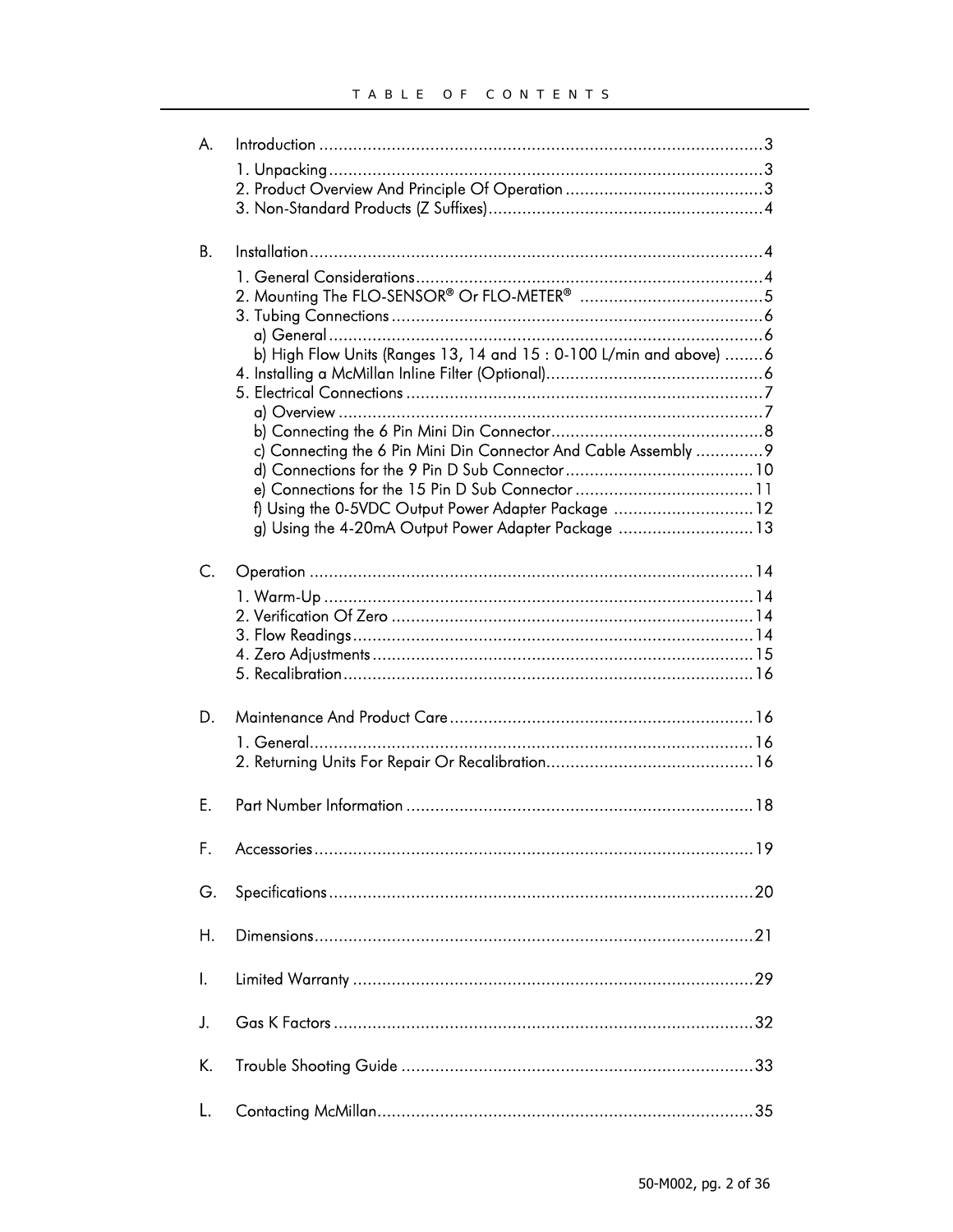## **A. Introduction**

## **1. Unpacking**

McMillan suitably packages all sensors to prevent damage during shipping. If external damage is noted upon receipt of the package, please contact the shipping company immediately. McMillan Company is not liable for damage to the device once it has left the manufacturing premises.

Open the package from the top, taking care not to cut too deeply into the package. Remove all the documentation and contents. Take care to remove all the items and check them against the packing slip. The products should also be checked for any concealed shipping damage. If any shortages or damage is noted, please contact the shipping company and/or McMillan Company to resolve the problem.

**Contents of Box Model 50K/50S shown; Model 50D and 50SD have an integrated display.** 





**Caution:** Take care not to **drop** your sensor. Read the installation section of this manual before providing power or tubing connections to the unit. Any damage caused by improper installation or careless handling will not be repaired under warranty (see limited warranty on page 29 for more details).

## **2. Product Overview and Principle of Operation**

McMillan Model 50 Series Mass FLO-SENSORS® & FLO-METERS® are capable of measuring virtually any clean, dry gas as low as 0-20 sccm or as high as 0-500 l/min. Repeatable results are achieved using a patented thermal mass flow sensor design. This proven design minimizes zero drift while maintaining fast response and linear outputs with virtually no maintenance.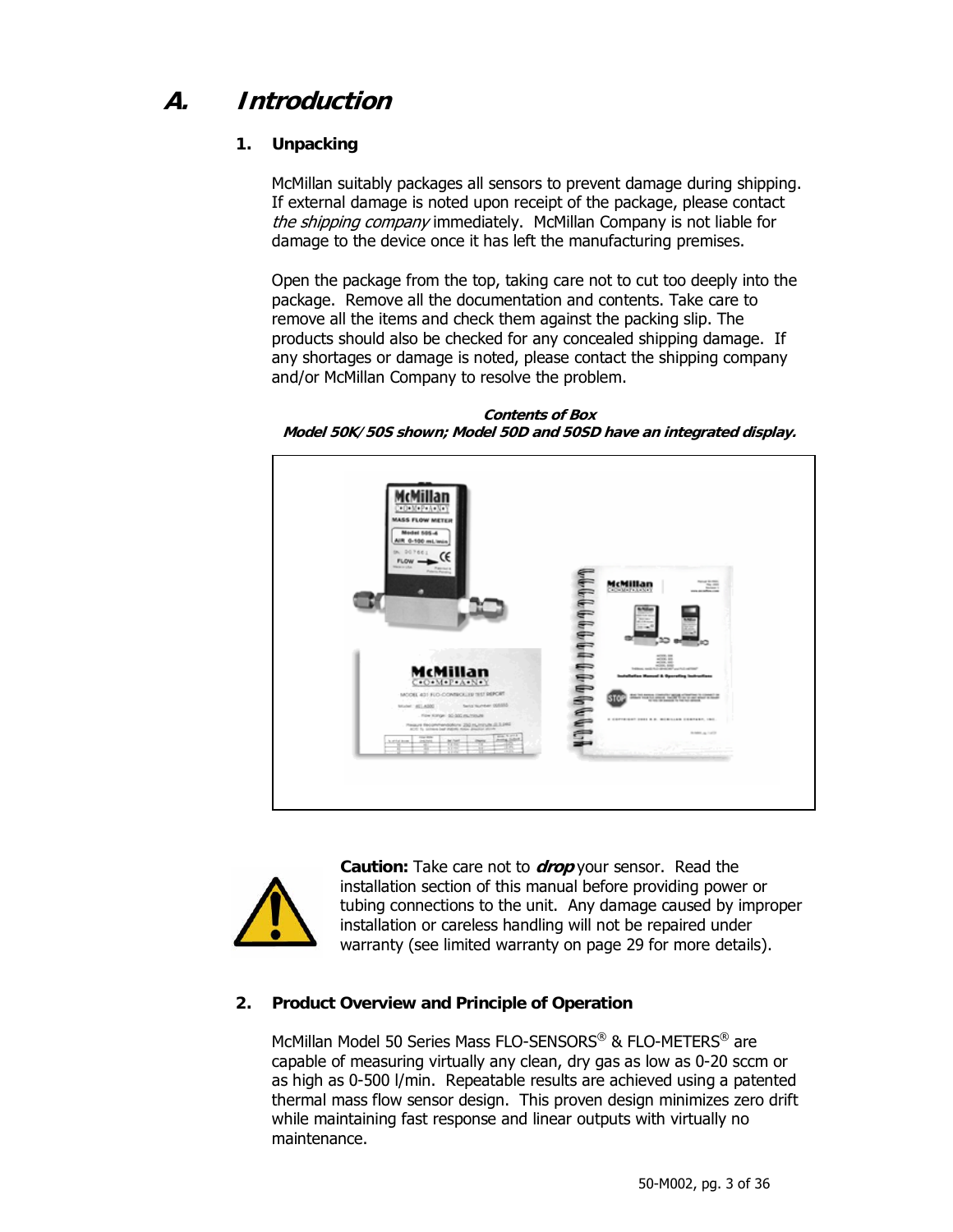

The McMillan Company Model 50 Series utilizes thermal sensing technology. A portion of the gas flowing through the unit is redirected into a small sensor tube. This tube has two coils on the outside. The first coil introduces a small amount of heat into the gas stream. As the gas passes through the tube, heat is transferred from one coil to the other. The flow rate is proportional to the amount of heat transfer. Smart electronics analyze the amount of temperature change in the second coil and provide a linearized analog output. McMillan's patented\* system insures that the zero remains stable and the sensor is extremely repeatable.

The output of the thermal mass flow sensor is directly related to the specific heat characteristic of the gas being measured. A sensor is calibrated for one gas but may be used with other gases by applying a correction factor to the output. The calibration gas for each specific FLO-SENSOR® or FLO-METER® is detailed on the product label.

## **3. Non-Standard Products (Z Suffixes)**

Please note that the installation instructions, operating instructions, and specifications included within this manual apply to standard production models only. If your FLO-SENSOR® or FLO-METER® has a "Z" suffix (eg. 50K-Z1908) then your unit is non-standard. Contact the factory to check if the installation, operation, or specifications of your sensor are different than detailed in this manual.

## **B. Installation**



**Caution:** Do not exceed the pressure, temperature or power operating ranges detailed in the SPECIFICATIONS section of this manual. McMillan Company shall not be liable for any damage or injury caused by incorrect operation of their products.

## **1. General Considerations**

It is recommended that a safety shut-off valve be installed upstream (before) of the sensor.

All wetted parts should be checked for compatibility with the gas to be used. If there are any incompatibilities e.g. highly corrosive gas, then the unit may be damaged or fail prematurely. Such damage will not be repaired under warranty.

Units should be installed in a clean, dry environment with an ambient temperature that is as stable as possible. Avoid areas with strong magnetic fields, strong air flows or excessive vibration.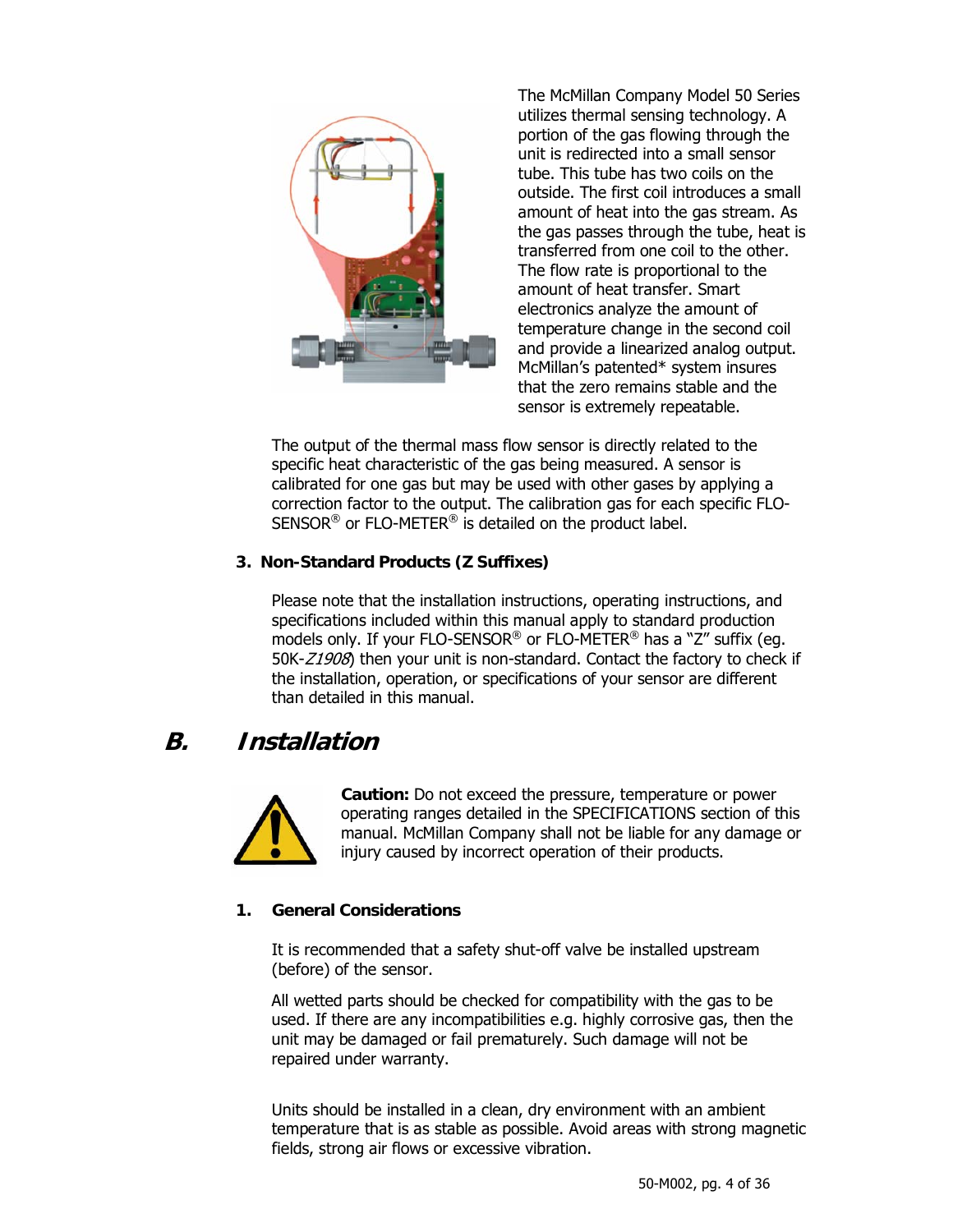Pressure drop across the Model 50 Series is approximately 0.08 psi (6 millibar) at 100% of the rated flow.



**Pressure Drop vs. Percentage of the Full Scale Rated Flow for the Model 50 Series** 

## **2. Mounting the FLO-METER® or FLO-SENSOR®.**

McMillan Model 50 series sensors have no particular orientation requirements so may be mounted in any convenient position.

It is recommended that units be fixed to a suitable substrate using the two 4-40 mounting holes provided.



**Mounting View from Bottom (mounting hardware not included with sensor)**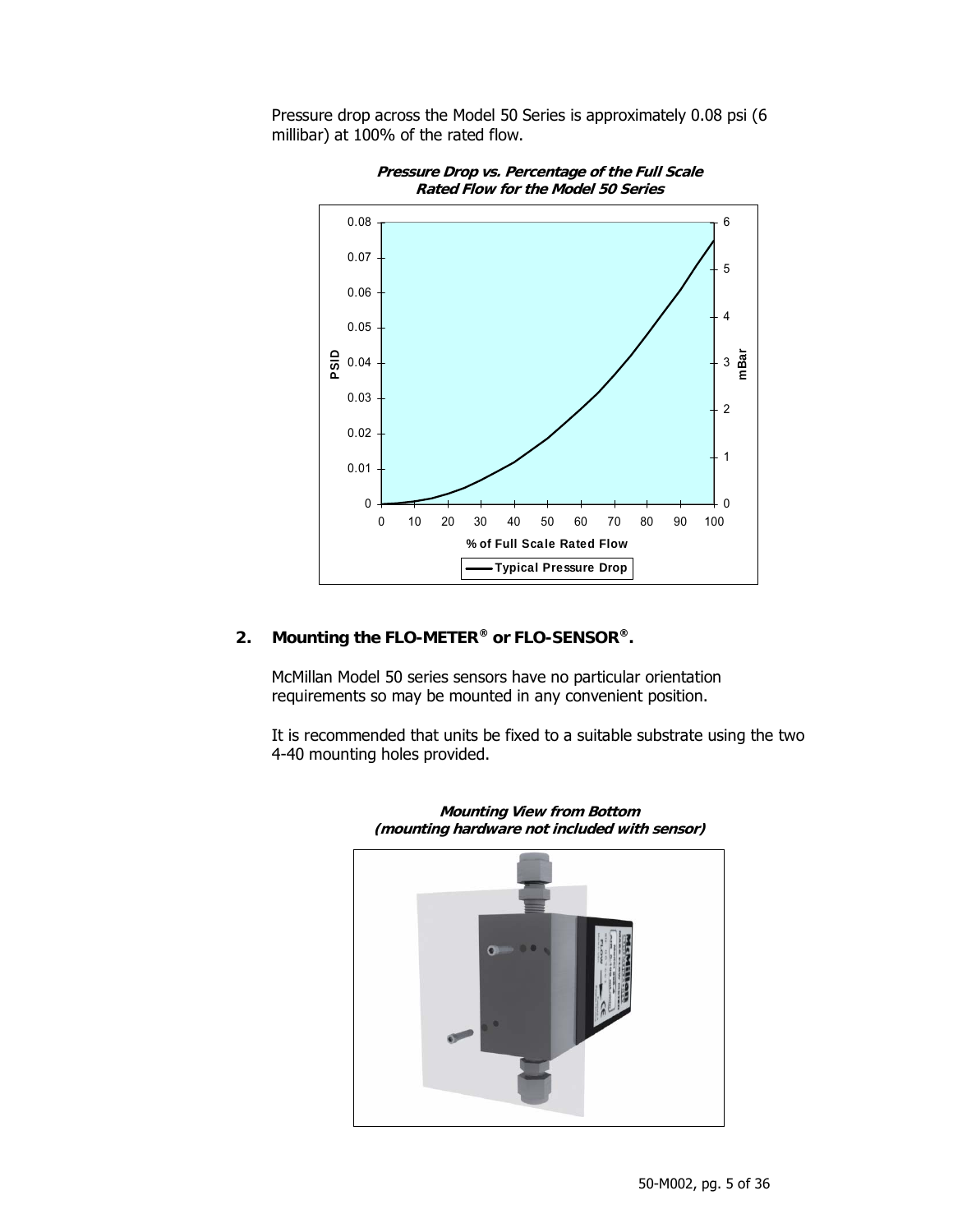## **3. Tubing Connections**

## **a) General**

All tubing must be clean, dry and purged with clean dry air before installation of the FLO-SENSOR® or FLO-METER®.

If the gas to be used may contain particles then a filter (20 microns or less) should be installed upstream of (before) the unit.



**Caution:** Only use factory installed fittings on the unit. If the fittings are removed the calibration of the unit may be effected and leaking may occur. If different fittings are required please contact the McMillan Company Service Department for assistance.

When connecting the sensor to the tubing, take care not to over-tighten the fittings or leaking may occur.

## **b) High Flow Units (Ranges 13, 14 and 15 : 0-100 L/min and above)**

It is recommended that tubing with a 0.5" (12.7 mm) outside diameter,  $0.40'' - 0.42''$  (10.16 mm  $- 10.67$  mm) inside diameter is used. Using any other tube size may effect the calibration.

High flow units should be installed with at least a 5" (127 mm) long straight length of tube immediately before the sensor. For flow rates above 200 L/min (Range 15) a straight length of at least 22" (559 mm) is recommended. Using lengths shorter than these recommendations will effect the calibration of the unit.

McMillan Company is able to calibrate high flow units for specific tubing configurations. Please contact the McMillan Service Department for further details.

## **4. Installing a McMillan Inline Filter (Optional).**

An optional 20 Micron Aluminum filter is available for use with the Model 50 series. If this is ordered at the same time (recommended) as the FLO-SENSOR® or FLO-METER® it will be preinstalled at the factory.

To install the filter carefully remove the fitting from the INLET side of the sensor making sure that traces of PTFE tape are removed from the internal threads. Replace the PTFE tape on the fitting and screw it into the filter. The filter and fitting assembly should then be screwed into the sensor body.



**Caution:** The filter is supplied with PTFE tape pre-installed on the male fitting. Do not add to or remove the tape. Take care not to over-tighten the connections or leaking may occur.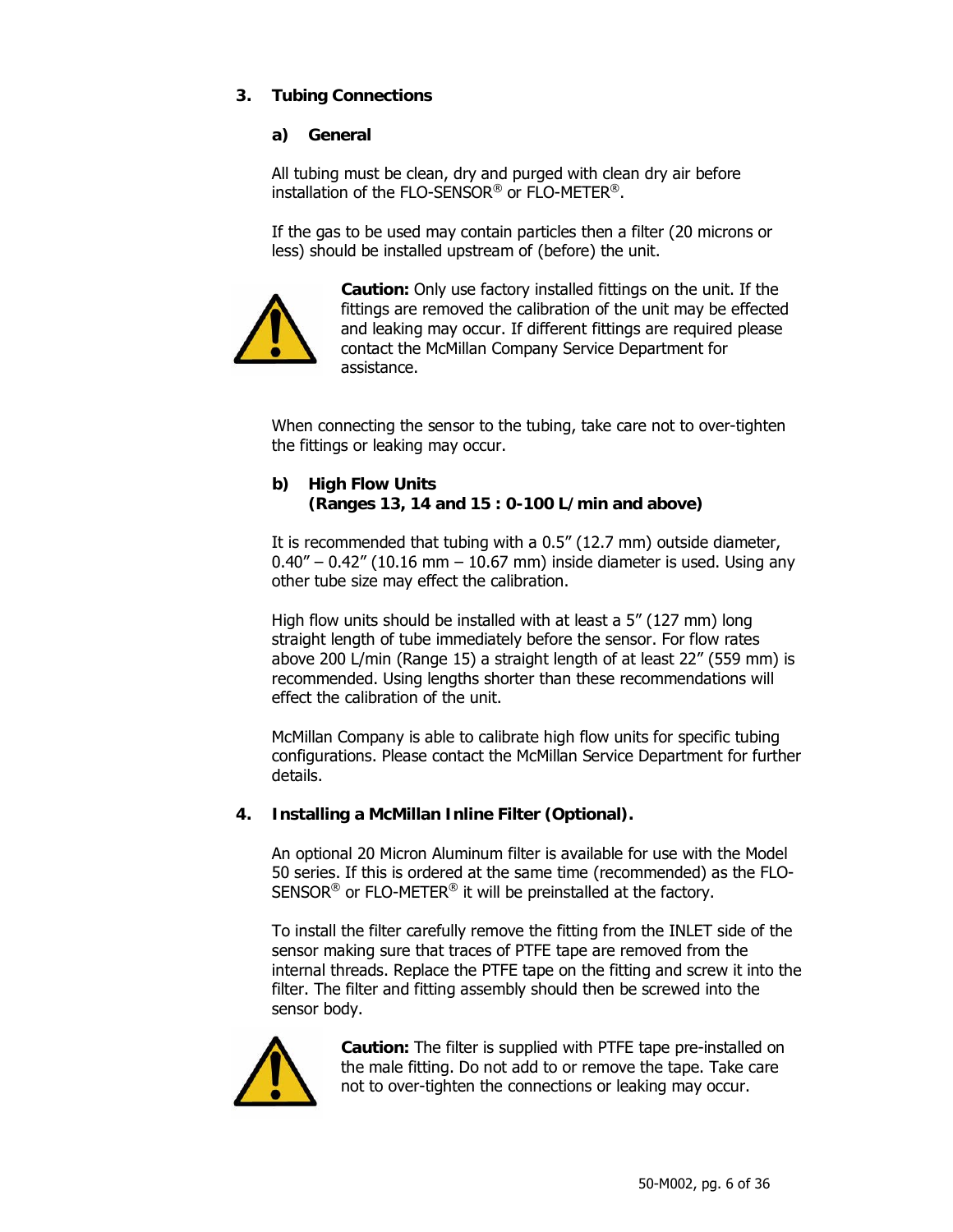**Model 50 With Model 90 Inline Filter (ranges 3-8)** 



**Model 50 With Model 91 Inline Filter (ranges 9-10)** 



## **5. Electrical Connections**



**Caution:** Incorrect wiring may cause severe damage to the unit. Applying an AC voltage (115VAC or 230VAC) directly to the unit will cause damage. Read the following instructions carefully before making any connections.

## **a) Overview**

The Model 50 Series provides a 0-5VDC analog output proportional to the flow rate. This output may be connected to a display, data acquisition system or voltmeter with an impedance of greater than 2.5 kΩ (kilo ohms).

A stable D.C. power supply is required to operate the unit. The voltage and current requirements depend on the configuration of the unit. Full details may be found in the Specification section of this manual.

Connecting wires should be as short as possible to avoid voltage drops. Twisted conductor cable should be used if the length of the wiring is to be longer than 2 meters.

Units are supplied with either a 6 pin mini DIN type connector (requires mating cable assembly), a 9 Pin D Sub connector or 15 Pin D Sub connector.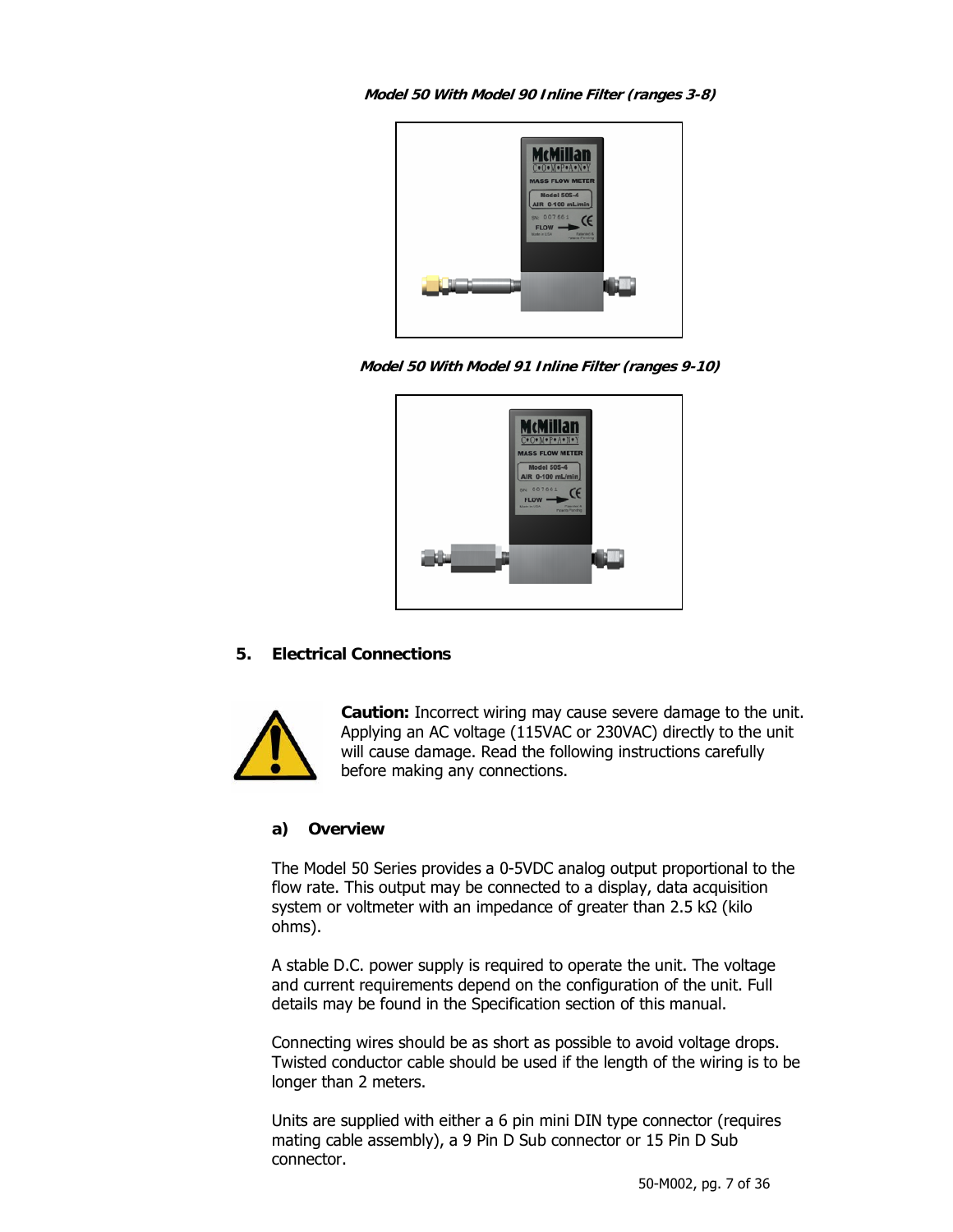

**Caution:** Cutting off the integrated connectors on the unit IS NOT RECOMMENDED and will void the product warranty. Mating cables should be ordered for each unit.

## **b) Connecting To The 6 Pin Mini Din Connector**

Using a suitable mating connector the pins of the integrated connector should be wired as follows:



**Connecting To The Integrated 6 Pin Connector** 

**Pin 2** should be connected to the Positive of the power source.

**Pin 6** should be connected to the Negative (Ground) of the power source.

**Pin 3** provides the signal output and should be connected to the positive terminal of the display, data acquisition system or voltmeter.

**PIN 1** is the signal negative (ground) and should be connected to the negative (Ground) terminal of the display, data acquisition system or voltmeter.

On the integrated 6-pin connector, **PINS 4 & 5** are unused.



**Caution:** Do not short the output signal pins or allow them to contact the power wires at any time. DAMAGE WILL RESULT!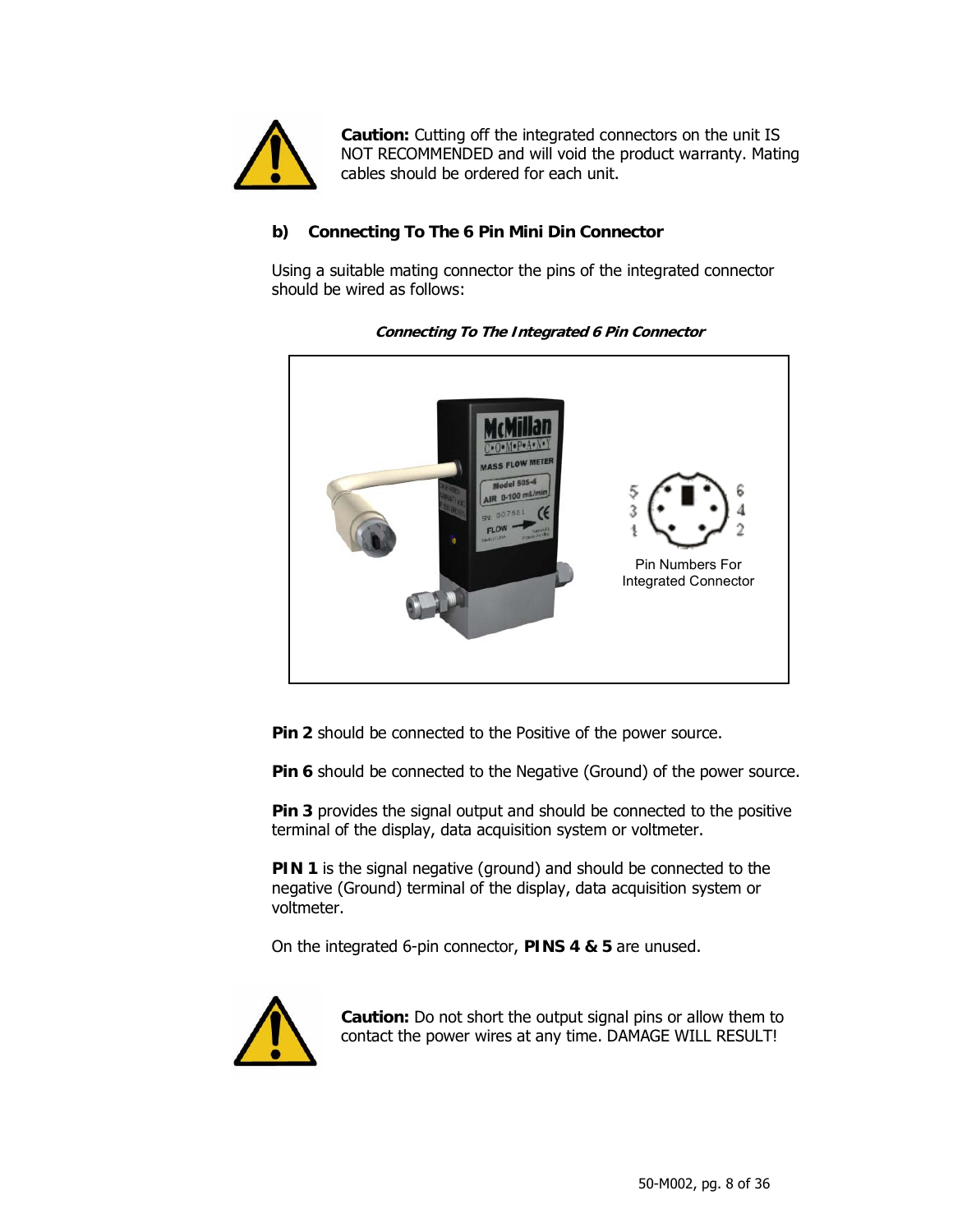## **c) Connecting The 6 Pin Mini Din Connector and Cable Assembly**

The two mating connectors should be pushed together and the pigtail leads wired as follows:



**Connecting To The Integrated 6 Pin Connector Using A 50-C-X Cable Assembly** 

The pigtail lead of the 50-C-X cable assembly should be connected as follows:

The **RED** wire (Pin 2 on connector) should be connected to the Positive of the power source.

The **BLACK** wire (Pin 6 on the connector) should be connected to the Negative (Ground) of the power source.

The **ORANGE** wire (Pin 3 on the connector) provides the signal output and should be connected to the positive terminal of the display, data acquisition system or voltmeter.

The **BROWN** wire (PIN 1 on the connector) is the signal negative (ground) and should be connected to the negative (Ground) terminal of the display, data acquisition system or voltmeter.

On the 50-C-X cable assembly, the **GREEN** and **YELLOW** wires, if present, are unused. On the integrated 6-pin connector, **PINS 4 & 5** are unused.

The wire colors above describe the pigtail leads of the 50-C-X cable assembly and may not correspond with the internal wiring of your flow sensor.



**Caution:** Do not short the output signal wires or allow them to contact the power wires at any time. DAMAGE WILL RESULT!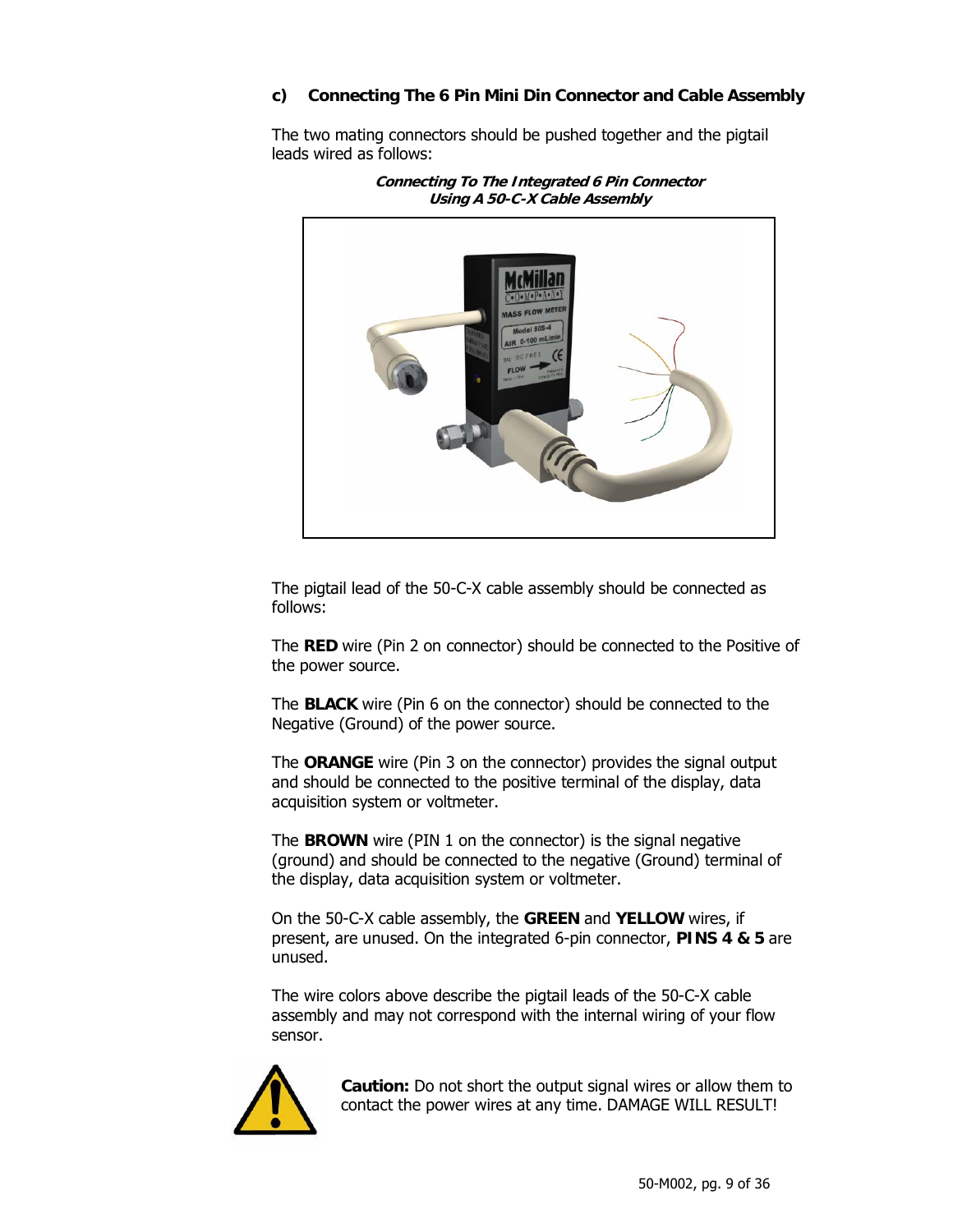## **d) Connections For The 9 Pin D Sub Connector**

Using a suitable mating connector the pins should be wired as follows:



**Connecting To The Integrated 9 Pin Connector** 

**PIN 3** should be connected to the Positive of the power source.

**PIN 4** should be connected to the Negative (Ground) of the power source.

**PIN 2** provides the signal output and should be connected to the positive terminal of the display, data acquisition system or voltmeter.

**PIN 8** is the signal negative (ground) and should be connected to the negative (Ground) terminal of the display, data acquisition system or voltmeter.

Pins 1, 5, 6, 7 and 9 are not used.



**Caution:** Do not short the output signal pins or allow them to contact the power connections at any time. DAMAGE WILL RESULT!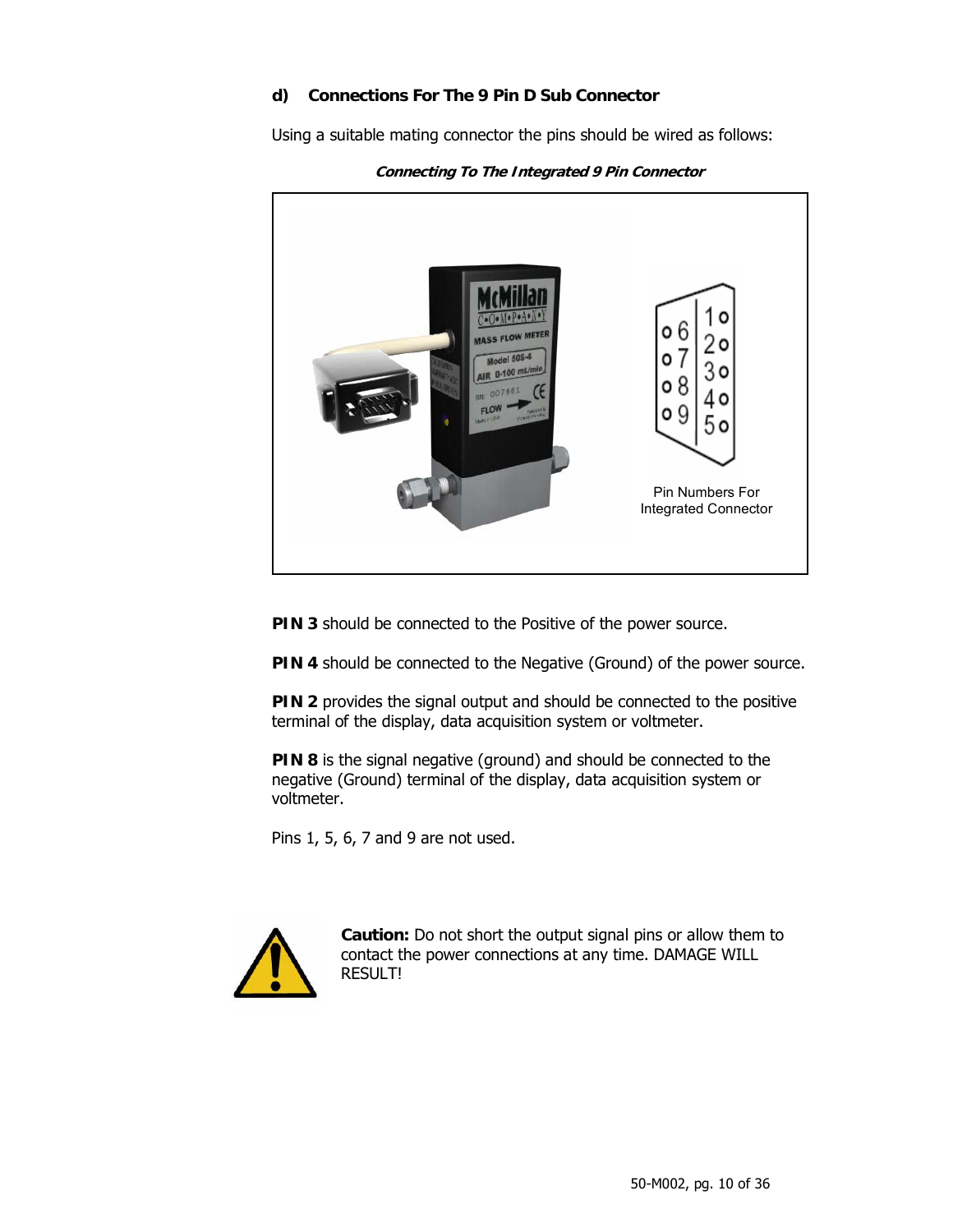## **e) Connections For The 15 Pin D Sub Connector**

Using a suitable mating connector the pins should be wired as follows:



**Connecting To The Integrated 15 Pin Connector** 

**PIN 7** should be connected to the Positive of the power source.

**PIN 5** should be connected to the Negative (ground) of the power source.

**PIN 2** provides the signal output and should be connected to the positive terminal of the display, data acquisition system or voltmeter.

**PIN 10** is the signal negative (ground) and should be connected to the negative (Ground) terminal of the display, data acquisition system or voltmeter.

Pins 1, 3, 4, 6, 8, 9, 11, 12, 13, 14, and 15 are not used.



**Caution:** Do not short the output signal pins or allow them to contact the power connections at any time. DAMAGE WILL RESULT!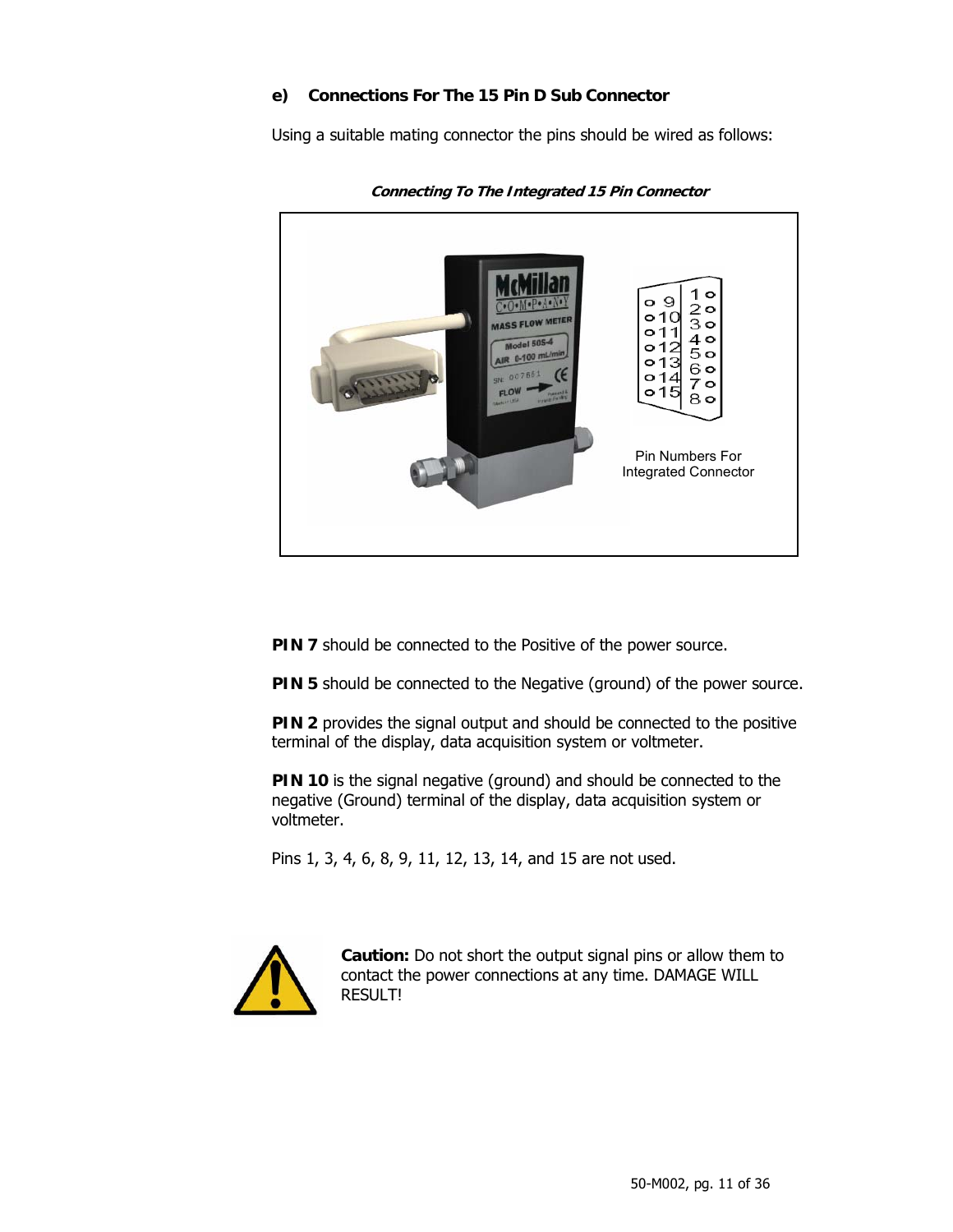## **f) Using a 0-5VDC Output Power Adapter Package.**

An optional 0-5VDC Output Power Adapter Package is available for use with the Model 50 series. This consists of a power source (115VAC or 230VAC), a connection hub and cable assembly with pig-tail (soldered wire) ends. This should be assembled as shown in the following diagram.

**Assembling an A-115VAC Power Adapter Package (the A-230VAC Power Adapter Package is similar)** 



A 0-5VDC analog output proportional to the flow rate may be made available by connecting the cable assembly to the connection hub. This output may then be connected to a display, data acquisition system or voltmeter with an impedance of greater than 2.5 kΩ (kilo ohms).

The **RED** wire of the cable assembly provides the signal output and should be connected to the positive terminal of the display, data acquisition system or voltmeter.

The **COPPER/BARE** wire of the cable assembly is the signal negative (ground) and should be connected to the negative (Ground) terminal of the display, data acquisition system or voltmeter.



**Caution:** Do not short the output signal wires or allow them to contact the power wires at any time. DAMAGE WILL RESULT!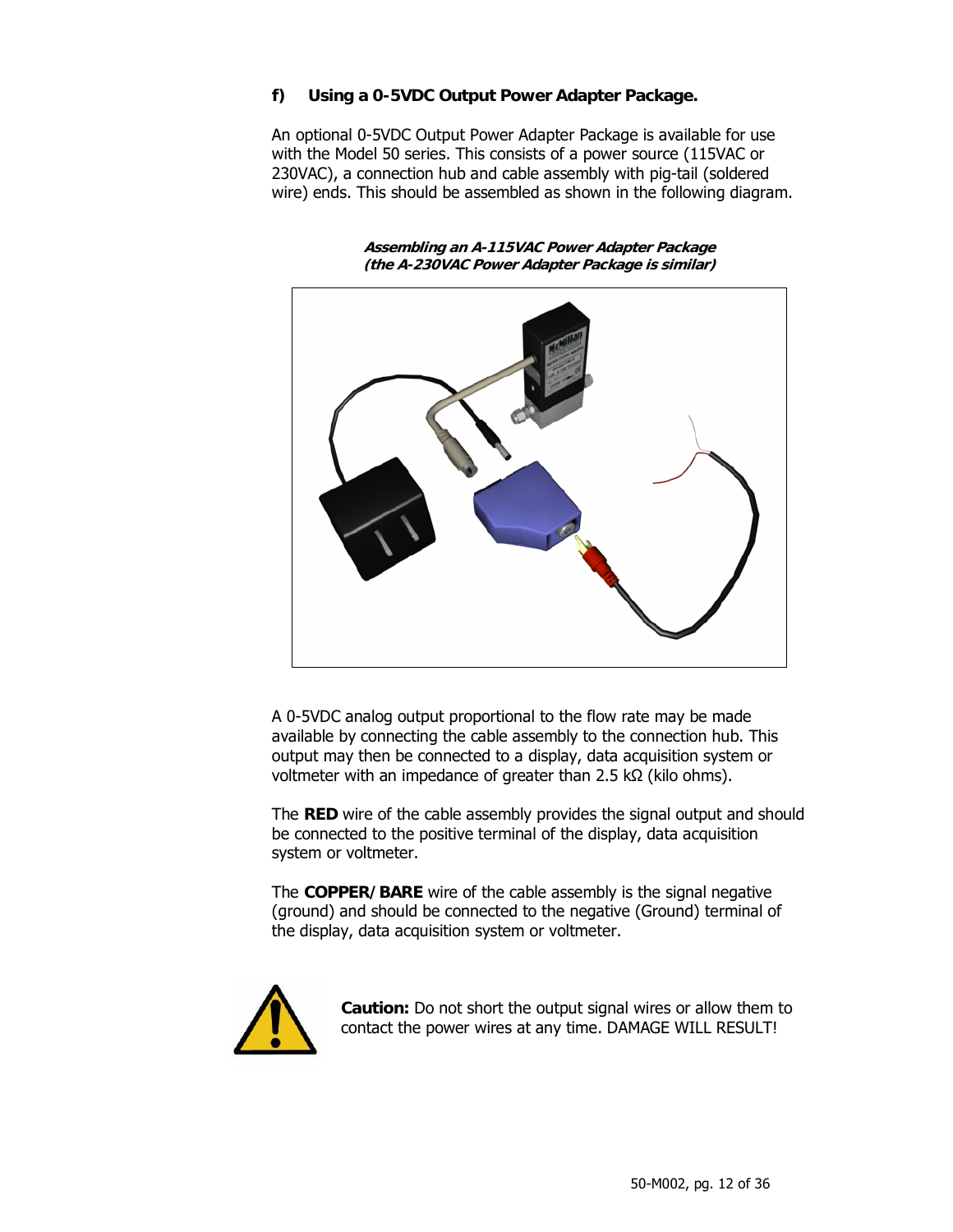## **g) Using a 4-20mA Output Power Adapter Package.**

An optional 4-20mA Output Power Adapter Package is available for use with the Model 50 series. This consists of a power source (115VAC or 230VAC), a connection hub and cable assembly with pig-tail (soldered wire) ends. This should be assembled as shown in the following diagram.

**Assembling a B-115VAC Power Adapter Package (the B-230VAC Power Adapter Package is similar)** 



A 4-20mA analog output proportional to the flow rate may be made available by connecting the cable assembly to the connection hub. This output may then be connected to a display, data acquisition system or current meter.

The **RED** wire of the cable assembly wire provides the signal output and should be connected to the positive terminal of the display, data acquisition system or voltmeter.

The **COPPER/BARE** wire of the cable assembly is the signal negative (ground) and should be connected to the negative (Ground) terminal of the display, data acquisition system or voltmeter.



**Caution:** Do not short the output signal wires or allow them to contact the power wires at any time. DAMAGE WILL RESULT!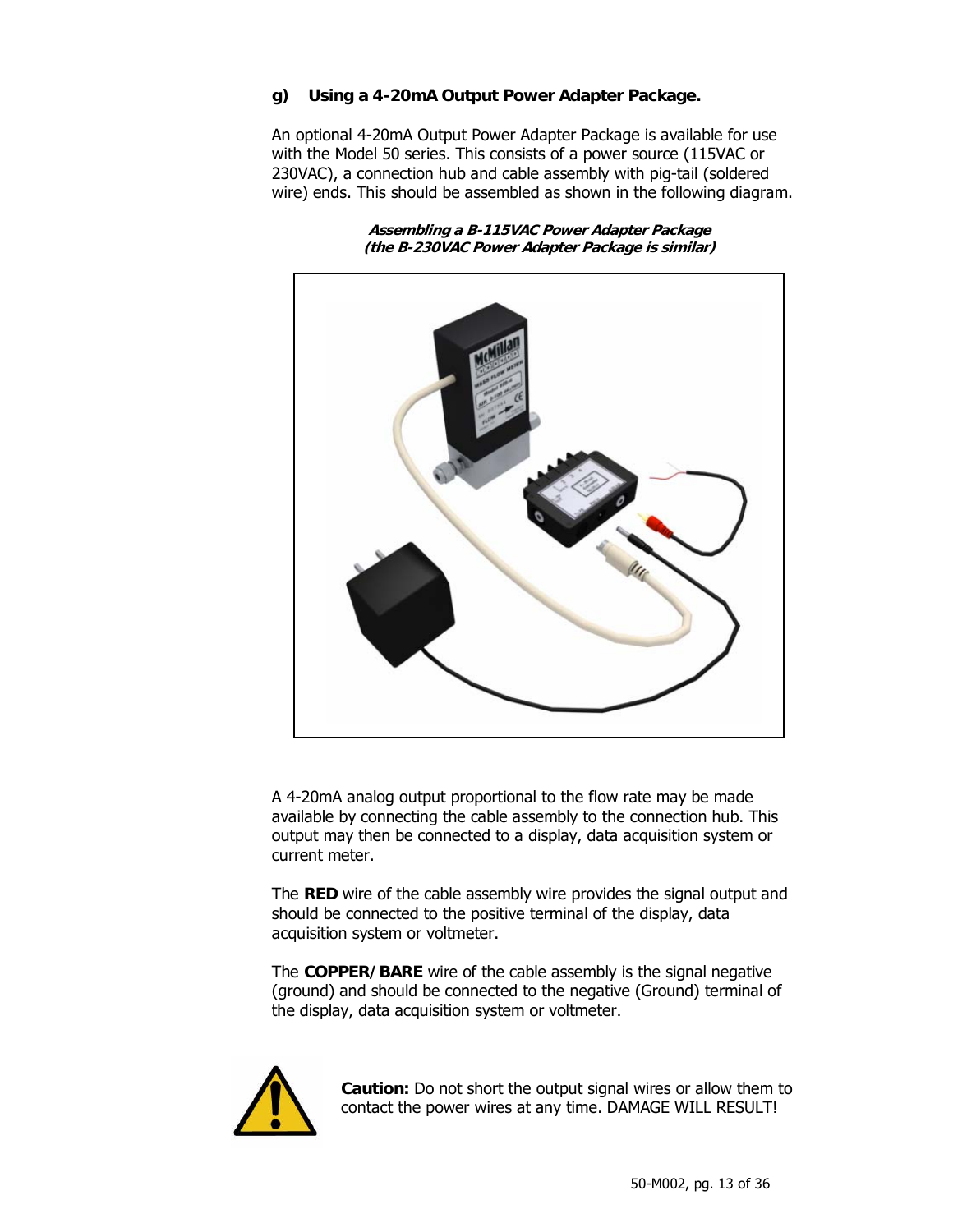## **C. Operation**

## **1. Warm Up**

Before applying power to the unit check all tubing and electrical connections. Once correct installation is verified, you may switch on the power. The unit should then be allowed to warm up for 5 minutes.

## **2. Verification of Zero**

Flow through the unit should be stopped by sealing or capping the inlet of the sensor. It is not adequate to only stop flow by turning off the gas supply or closing a valve as there may be a leak in the system. This would give a false reading.

After 5 minutes, the zero should be stable when there is no flow through the unit. If after 10-15 minutes the output is still not zero volts (within  $\pm 0.5$  volts) the unit should be adjusted as detailed in section C part 4.

It should be noted that power supply voltage variations and changes in ambient temperature can have an effect on zero readings.

## **3. Flow Readings**

Each sensor is factory calibrated for a specific flow range and gas (or gas mixture). The calibration gas and flow range are shown on the unit's label and calibration certificate.

By monitoring the voltage output signal it is possible to determine the flow rate of the gas. Units are configured so that an output signal of 5.0VDC is provided when the maximum flow (i.e. Full Scale flow) is passing through the unit. The output signal is linear and scaleable enabling calculation of flow rates with in the sensor's range. For example:

For a flow range of 0-500sccm (Range 6) :

At 500sccm the output signal would be 5VDC

If the output signal is 3.5VDC then the flow rate would be:

 $500 \div 5 \times 3.5 = 350$ sccm

If the maximum flow rate is exceeded non-linear and inaccurate readings will result.

Units may be used for gases other than the calibration gas. In this case a "K Factor" would need to be applied and a corrected value calculated using the following formula: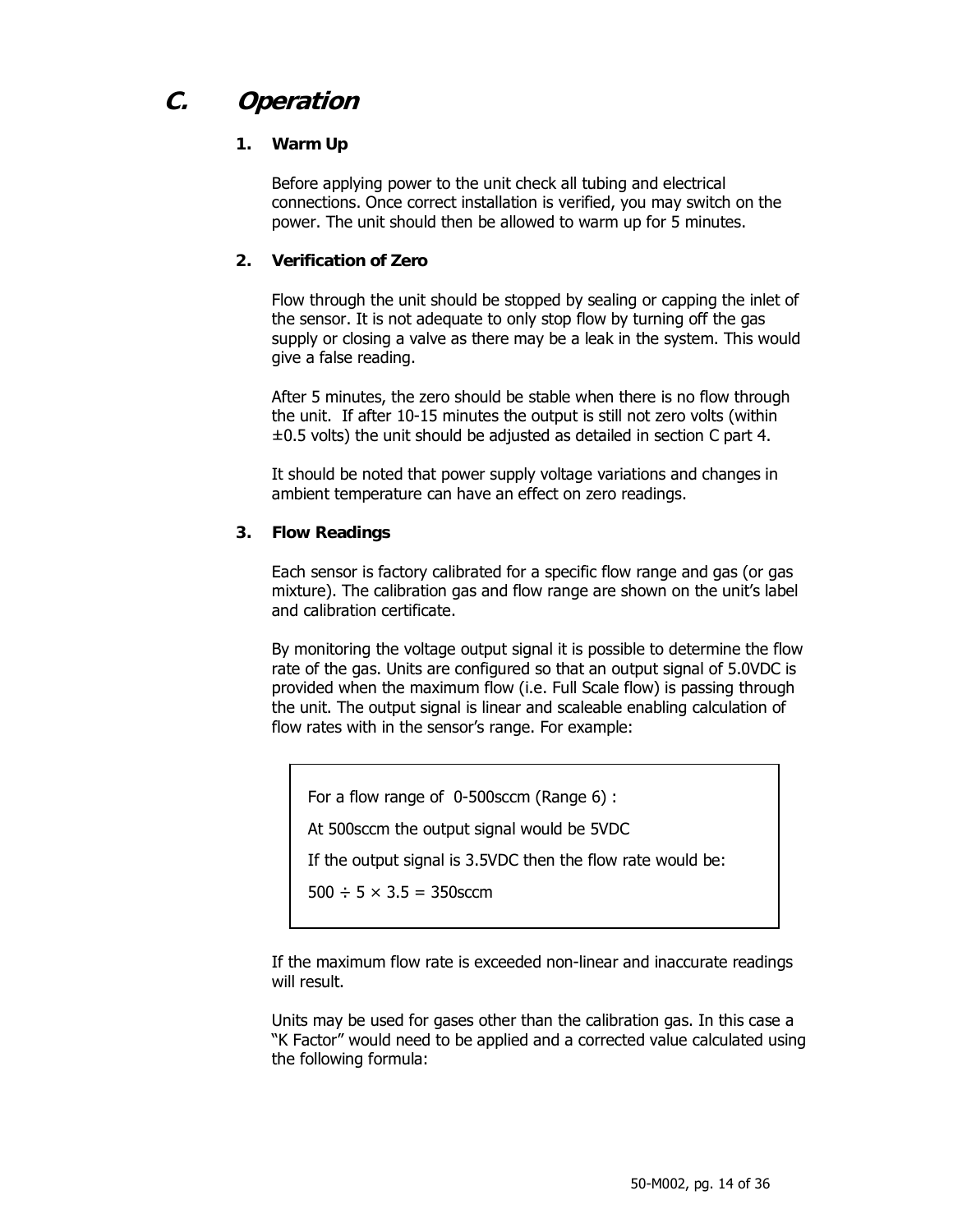$$
Q_1 / Q_2 = K_1 / K_2
$$
  
Q<sub>1</sub> is the flow rate of the new gas  
Q<sub>2</sub> is the flow rate of the original calibration gas  
K<sub>1</sub> is the K factor of the new gas  
K<sub>2</sub> is the K factor of the original calibration gas  

$$
Q_1 = (K_1 / K_2) Q_2
$$

If K<sub>2</sub> is larger than K<sub>1</sub> then linear results will only be achieved if the unit does not exceed  $5(K_1/K_2)$ VDC for the full scale output.

The accuracy of readings using K factors is not as good as that achieved for the calibration gas. The accuracy obtained (typically  $\pm$ 3% for K factors similar to the calibration gas) depends on the gas being used and the flow rate.

For a list of common K Factors see Section J.

## Example 1

For a 0-200sccm unit calibrated for air the flow at 5.0VDC would be 200sccm. The K factor for air is 1. If the unit is used with Helium (K factor 1.454 relative to air) then the flow at 5VDC (i.e. the maximum flow) would be  $(1.454/1)200 = 290.8$  sccm

## Example 2

For a 0-50.0 l/min unit calibrated for Argon the flow at 5.0VDC would be 50.0l/min. The K factor for Argon is 1.45. If the unit is used with Carbon Dioxide (K factor 0.74) then the flow rate 5.0VDC would be  $(0.74/1.45)50.0 = 25.5$ l/min

## **4. Zero Adjustments**

The zero should be checked as detailed in section C part 2. If an adjustment is needed the Zero Potentiometer should be carefully turned using a small flat head screwdriver until the output (VDC) becomes zero.



**Caution:** Do NOT adjust the Gain Potentiometer when adjusting the zero or the unit will need to be recalibrated.

Care should be taken to only make small adjustments to the zero potentiometer. If too much of an adjustment is made and difficulties are being experienced in achieving a zero reading then turn the potentiometer fully anti-clockwise and begin making small clockwise adjustments until a zero reading is obtained.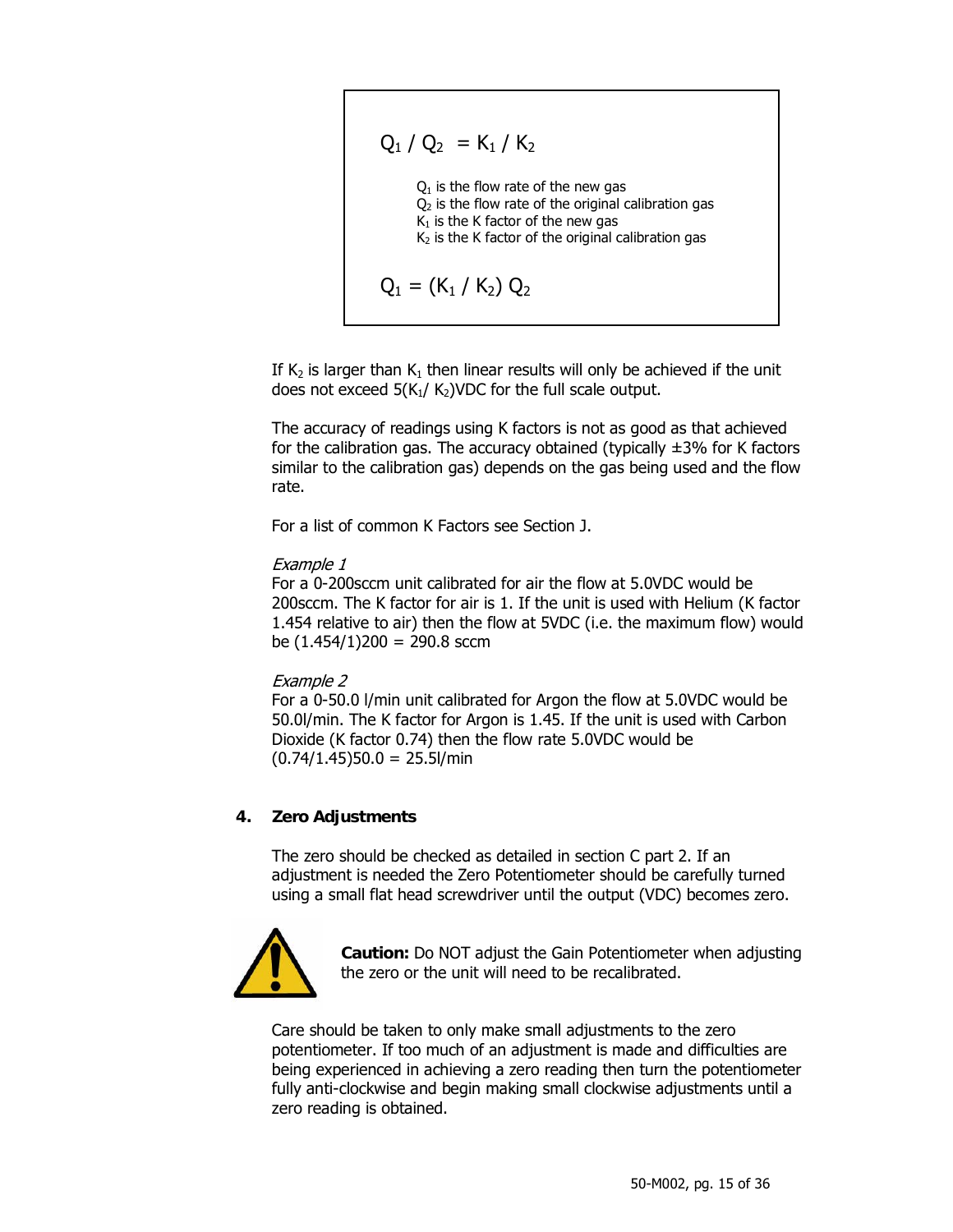**Making Zero Adjustments Using a Small Flathead Screwdriver** 



## **5. Recalibration**

If recalibration is required please contact the McMillan Service Department.

## **D. Maintenance and Product Care**

## **1. General**

Inlet filters should be periodically checked and cleaned or replaced as necessary.

Regularly check all electrical and process connections for damage or deterioration.

If the sensor is to be stored, keep both the inlet and outlet ports sealed.

Do not allow any liquid or moisture to enter the sensor or damage will occur.

## **2. Returning Units for Repair or Recalibration**

To return a unit for repair or recalibration please contact the McMillan Service Department or follow the procedure detailed on the McMillan website. A Return to Manufacturer Authorization (RMA) number will then be issued to enable the unit to be returned. Please note that no returns will be accepted unless the RMA number is clearly indicated on the outside of all packages.

Once the unit has been received it will be evaluated and the cost of any repairs / recalibration determined. Once agreement has been received to pay for all the necessary work the unit will be processed and returned. No charges will be made for Warranty Repairs (see section J).

The McMillan Service Department may be contacted as follows: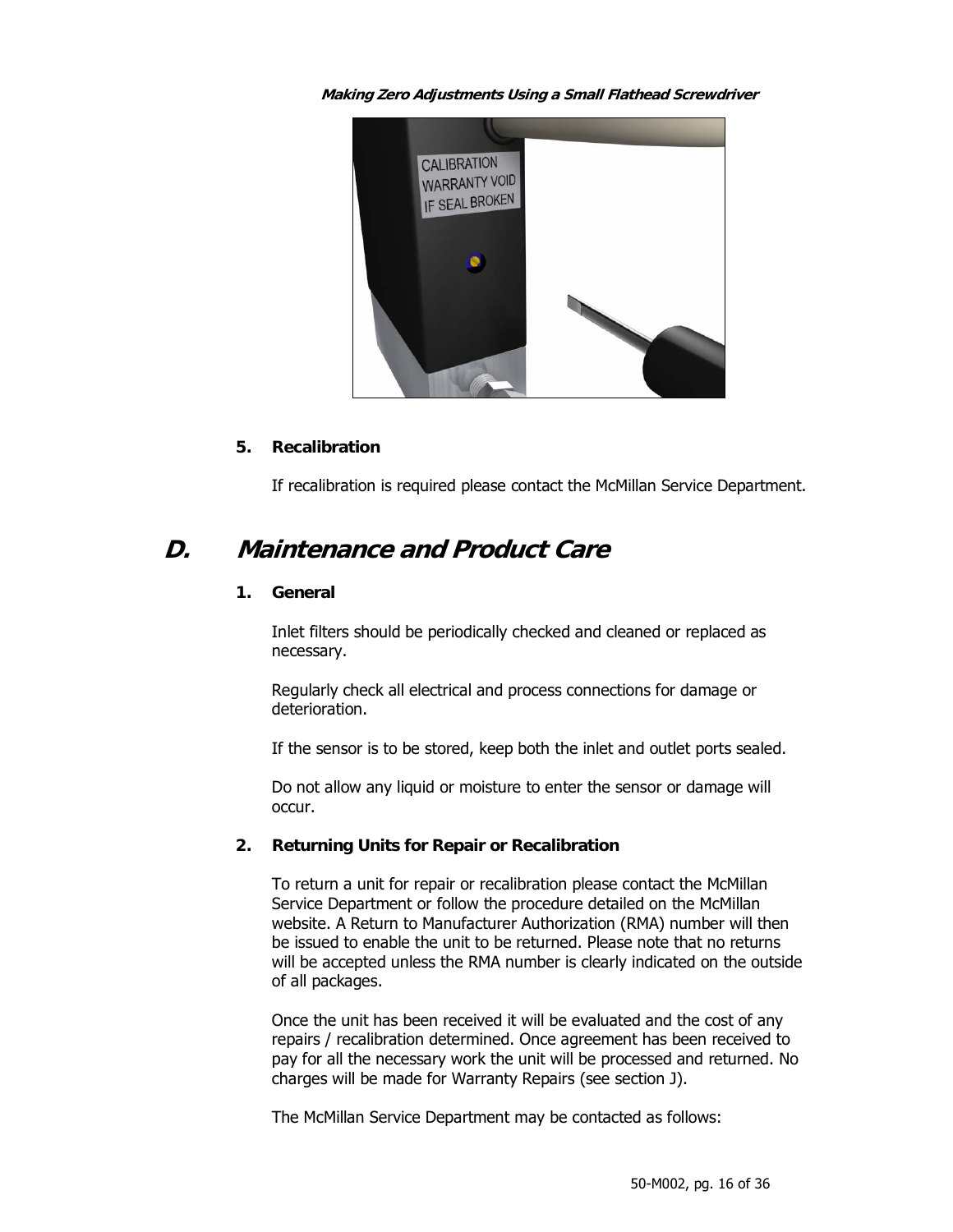**Mailing address:** McMillan Company P.O. Box 1340 Georgetown, TX 78627 U.S.A. **Phone:** U.S.A. (512) 863-0231

**Fax**: U.S.A. (512) 863-0671

**Email:** the state of the state of the state of the state of the state of the state of the state of the state of the state of the state of the state of the state of the state of the state of the state of the state of the s

**Web Site:** www.mcmflow.com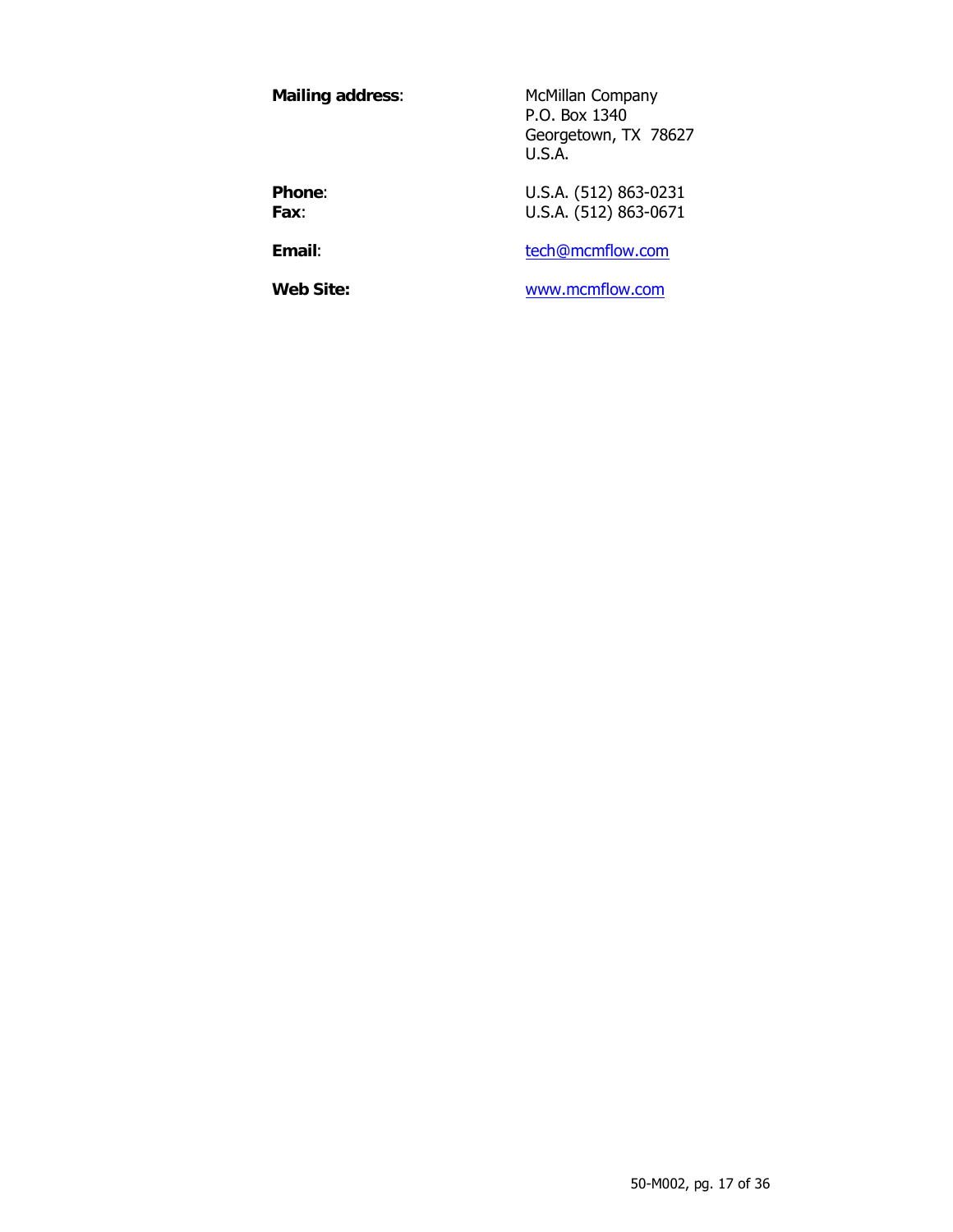# **E. Part Number Information**

| <b>DESCRIPTION</b>                                       | <b>CODE</b>    |
|----------------------------------------------------------|----------------|
| Model 50K Aluminum Mass FLO-SENSOR®                      | 50             |
| Model 50D Aluminum Mass FLO-METER <sup>®</sup> w/display | 50D            |
| Model 50S Stainless Steel Mass FLO-SENSOR®               | 50S            |
| Model 50SD Stainless Steel Mass FLO-METER® w/display     | 50SD           |
| Flow Range (sccm of air)                                 |                |
| $0-50$ sccm                                              | 3              |
| $0-100$ sccm                                             | 4              |
| 0-200 sccm                                               | 5              |
| 0-500 sccm                                               | 6              |
| 0-1000 sccm                                              | $\overline{7}$ |
| 0-2000 sccm                                              | 8              |
| $0-5000$ sccm                                            | 9              |
| 0-10 l/min                                               | 10             |
| 0-20 l/min                                               | 11             |
|                                                          | 12             |
| 0-50 l/min                                               |                |
| 0-100 l/min                                              | 13             |
| 0-200 l/min                                              | 14             |
| 0-500 l/min                                              | 15             |
| Power                                                    |                |
| 12.5-15.0 VDC                                            | Standard       |
| 22.0-25.0 VDC                                            | Е              |
| Fittings                                                 |                |
| 1/8" Acetal Compression Tube                             | A <sub>2</sub> |
| 1/4" Acetal Compression Tube                             | A4             |
| 3/8" Acetal Compression Tube                             | A6             |
| 1/8" Brass                                               | B <sub>2</sub> |
| 1/4" Brass                                               | B <sub>4</sub> |
| 3/8" Brass                                               | B <sub>6</sub> |
| 1/8" Stainless Steel                                     | S <sub>2</sub> |
| 1/4" Stainless Steel                                     | S <sub>4</sub> |
| 3/8" Stainless Steel                                     | S <sub>6</sub> |
| 1/2" Stainless Steel                                     | S <sub>8</sub> |
| 3/4" Stainless Steel                                     | S9             |
| 3 mm Stainless Steel                                     | M3             |
| 6 mm Stainless Steel                                     | M6             |
| 8 mm Stainless Steel                                     | M8             |
| 12 mm Stainless Steel                                    | M12            |
| 1/4" VCR                                                 | V <sub>4</sub> |
| 1/2" VCR                                                 | V <sub>6</sub> |
| 1/4" Nylon Barb                                          | AB             |
| 1/4" Stainless Steel Barb                                | SB             |
| <b>Electrical Connector</b>                              |                |
| 6-pin Mini-DIN (PS/2 type)                               | Standard       |
| 9-pin D-Sub                                              | D <sub>1</sub> |
| 15-pin D-Sub                                             | D <sub>2</sub> |
| <b>Calibration Gas</b>                                   |                |
| Air                                                      | Standard       |
| Nitrogen                                                 | G1             |
| Oxygen                                                   | G <sub>2</sub> |
| Hydrogen                                                 | G <sub>3</sub> |
| Helium                                                   | G4             |
| Argon                                                    | G <sub>5</sub> |
| Carbon Dioxide                                           | G <sub>6</sub> |
| Other Single Gas (specify in item description)           | G7             |
| Other Gas Blend (specify gases and percentages)          | G8             |
| Options                                                  |                |
| NIST-Traceable Calibration Certificate                   | <b>NIST</b>    |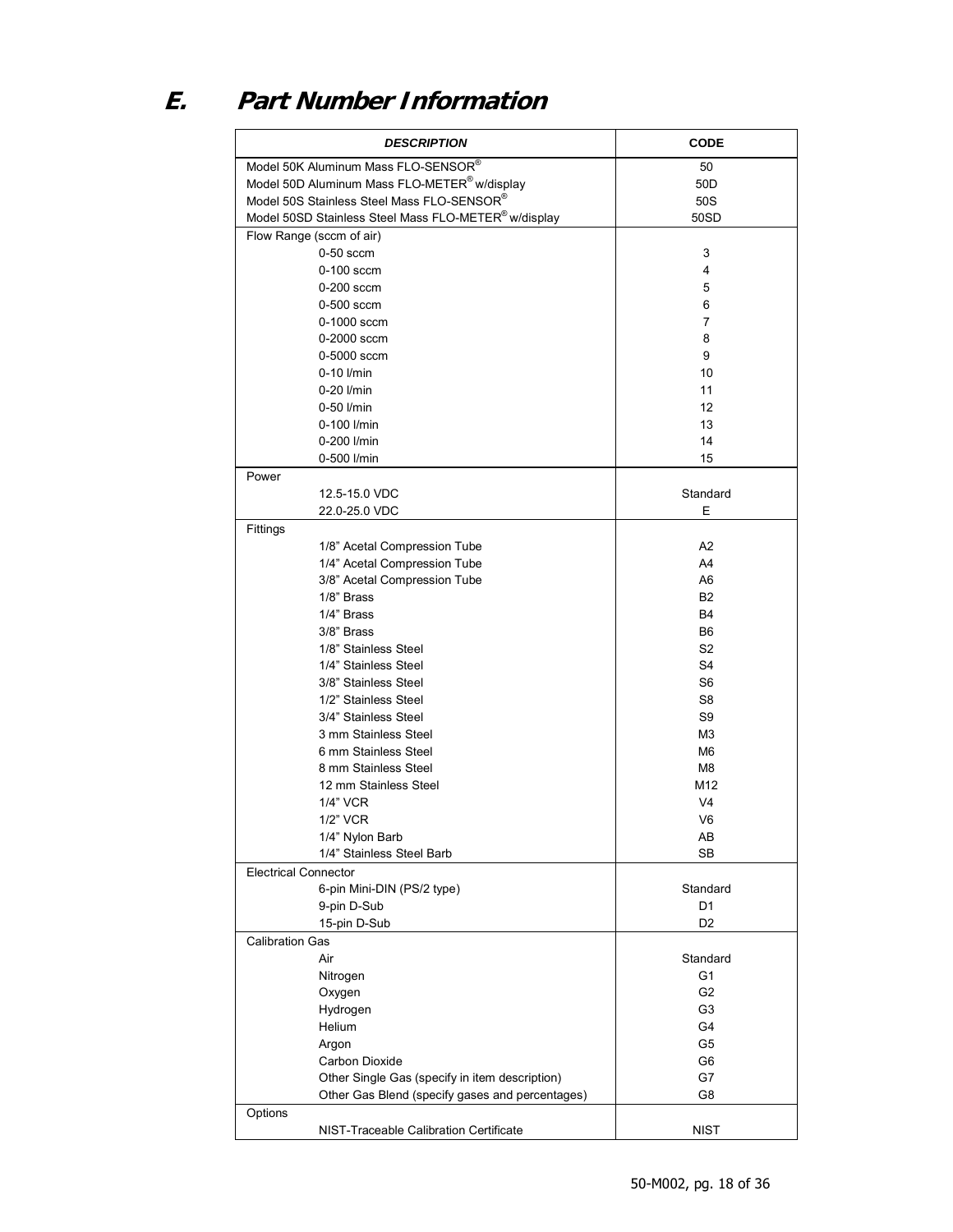# **F. Accessories**

| <b>DESCRIPTION</b>                                                                                    | CODE            |
|-------------------------------------------------------------------------------------------------------|-----------------|
| <b>Cables and Power Adapters</b><br>(Order Separately, Recommended For Operation)                     |                 |
| 6-pin Mating Cable with Pigtail Leads, 36" (92 cm) length<br><b>VDC Power Required</b>                | $50 - C - X$    |
| 9-pin Mating Cable with Pigtail Leads, 36" (92 cm) length<br><b>VDC Power Required</b>                | $50 - C - X1$   |
| 15-pin Mating Cable with Pigtail Leads, 36" (92 cm) length<br><b>VDC Power Required</b>               | $50-C-X2$       |
| 115VAC Power Adapter Package<br>Not for E Models, requires Standard 6-pin Mini-DIN Connector          | A-115VAC        |
| 230VAC Power Adapter Package<br>Not for E Models, requires Standard 6-pin Mini-DIN Connector          | A-230VAC        |
| 4-20 mA Output Module, 24 VDC Power<br>Not for E Models, requires Standard 6-pin Mini-DIN Connector   | $50-20-H$       |
| 4-20 mA, 115VAC Power Adapter Package<br>Not for E Models, requires Standard 6-pin Mini-DIN Connector | <b>B-115VAC</b> |
| 4-20 mA, 230VAC Power Adapter Package<br>Not for E Models, requires Standard 6-pin Mini-DIN Connector | <b>B-230VAC</b> |
| <b>Displays</b><br>(Order Separately, More Information Available)                                     |                 |
| 210R Rate Display, 31/2 digit, 5-30 VDC Power                                                         | 210R            |
| 250 Multi-Function Display, 115 VAC Power                                                             | 250             |
| 250E Multi-Function Display, 230 VAC Power                                                            | 250E            |
| <b>Filters</b><br>(Order Separately)                                                                  |                 |
| Aluminum Filter, Ranges 3-8<br><b>Screws into Inlet Port</b>                                          | 90              |
| Aluminum Filter, Ranges 9-10<br><b>Screws into Inlet Port</b>                                         | 91              |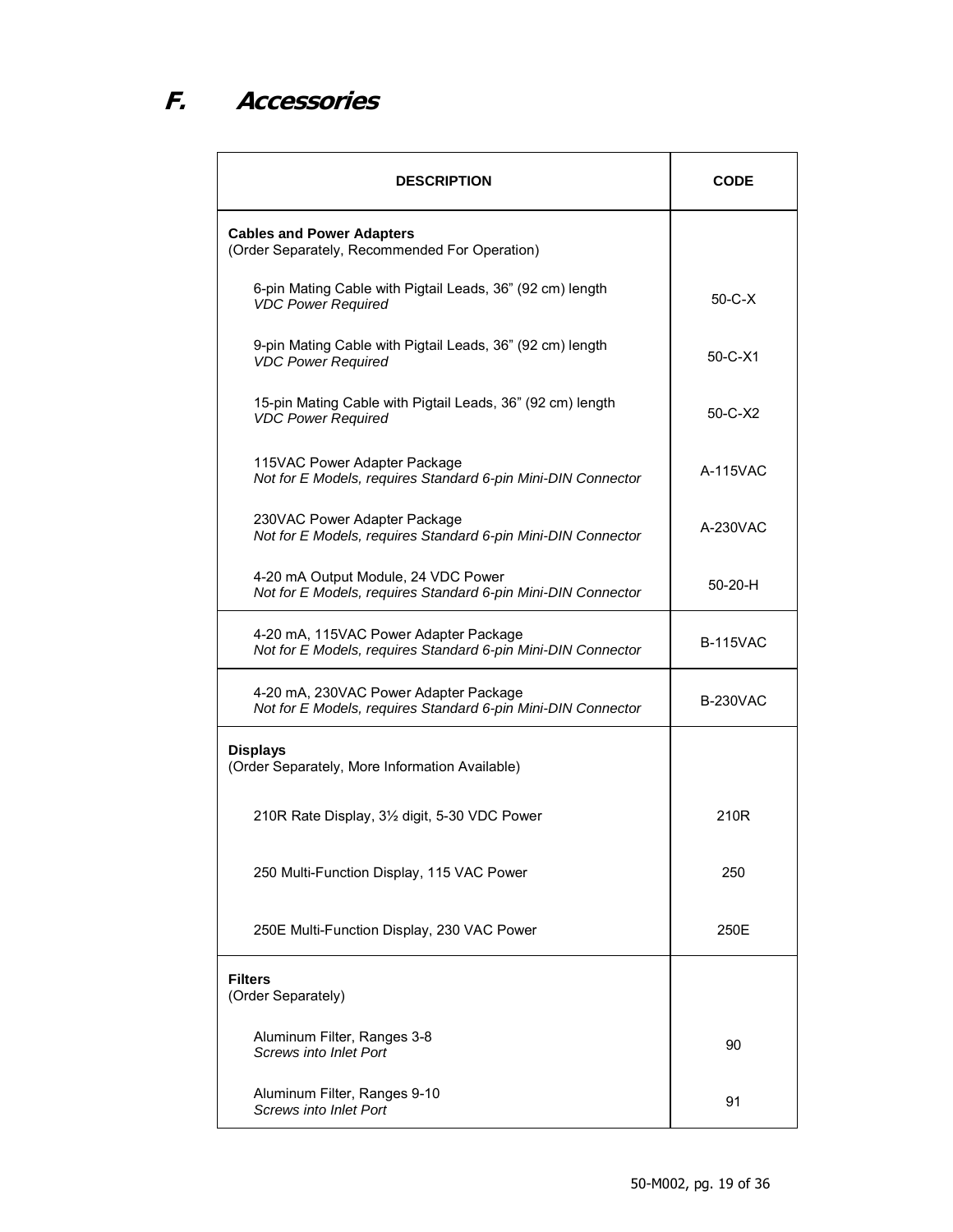## **G. Specifications**

|                                  | Model 50                                                                                                                                                    | Model 50D                            | Model 50S                                                                  | Model 50SD             |
|----------------------------------|-------------------------------------------------------------------------------------------------------------------------------------------------------------|--------------------------------------|----------------------------------------------------------------------------|------------------------|
| Accuracy (including linearity)   |                                                                                                                                                             | ±1.5% Full Scale*                    |                                                                            |                        |
| Repeatability                    | ±0.25% Full Scale*                                                                                                                                          |                                      |                                                                            |                        |
| <b>Pressure Rating</b>           | 150 psig (10.3 bar)                                                                                                                                         |                                      | 500 psig (34.5 bar)                                                        |                        |
| <b>Pressure Sensitivity</b>      | ±0.02% Full Scale* per psi (per 69 mbar)                                                                                                                    |                                      |                                                                            |                        |
| <b>Temperature Rating</b>        | Operating Range: 5 to 55°C<br>Recommended Range (for best performance) : 10 to 40°C<br>Storage Range: 0 to 70°C                                             |                                      |                                                                            |                        |
| <b>Temperature Sensitivity</b>   | ±0.15% F.S.* or less per °C                                                                                                                                 |                                      |                                                                            |                        |
| Leak Integrity                   | $1x10^{-7}$ sccs of He                                                                                                                                      |                                      |                                                                            |                        |
| <b>Wetted Materials</b>          | Aluminum<br>304 Stainless Steel<br>316 Stainless Steel                                                                                                      |                                      | 303 Stainless Steel<br>304 Stainless Steel<br>316 Stainless Steel<br>Epoxy |                        |
| O-Ring Material                  | Viton <sup>®</sup>                                                                                                                                          |                                      | N/A                                                                        |                        |
| <b>Fitting Material</b>          | Choose from acetal, brass, or stainless steel                                                                                                               |                                      |                                                                            |                        |
| <b>Recommended Filtration</b>    | 20 microns or less<br>Optional inline filters available                                                                                                     |                                      |                                                                            |                        |
| Compatible gases                 | Clean, dry gases compatible with wetted materials                                                                                                           |                                      |                                                                            |                        |
| 0-5 VDC Output Signal            | Impedance of greater than 2.5 $K\Omega$                                                                                                                     |                                      |                                                                            |                        |
| Warm-Up Time                     |                                                                                                                                                             |                                      | Less than 5 minutes                                                        |                        |
| Integrated Display               | N/A                                                                                                                                                         | $3\frac{1}{2}$ digit                 | N/A                                                                        | 31/ <sub>2</sub> digit |
| <b>Typical Power Consumption</b> | Standard: 12 VDC @ 100 mA (12.5-15 VDC)<br>"E" Suffix: 24 VDC @ 80 mA (22-25 VDC)                                                                           |                                      |                                                                            |                        |
| Peak Power Consumption           | Standard: 12 VDC @ 180 mA (12.5-15 VDC)<br>"E" Suffix: 24 VDC @ 160 mA (22-25 VDC)                                                                          |                                      |                                                                            |                        |
| <b>Electrical Connections</b>    | Integrated 36" (92 mm) cable, terminated with:<br>Standard: 6-pin Mini-DIN male (PS/2 Style)<br>D1 Option: 9-pin D-Sub male<br>D2 Option: 15-pin D-Sub male |                                      |                                                                            |                        |
| <b>Settling Time</b>             | Typically <1 second for 97% of final value                                                                                                                  |                                      |                                                                            |                        |
| Reliability                      |                                                                                                                                                             | 100,000 Hours MTBF (testing ongoing) |                                                                            |                        |
| Certifications                   | <b>CE Approved</b><br>89/336/EEC (EN 55011 & EN 50082-1)<br>73/23/EEC Low Voltage Directive                                                                 |                                      |                                                                            |                        |
| Ratings                          | <b>IP10 (NEMA 1)</b>                                                                                                                                        |                                      |                                                                            |                        |

\*Specifications from 10-100% of rated flow. Linearity is best fit straight line. All calibrations performed with air unless otherwise stated on calibration certificate.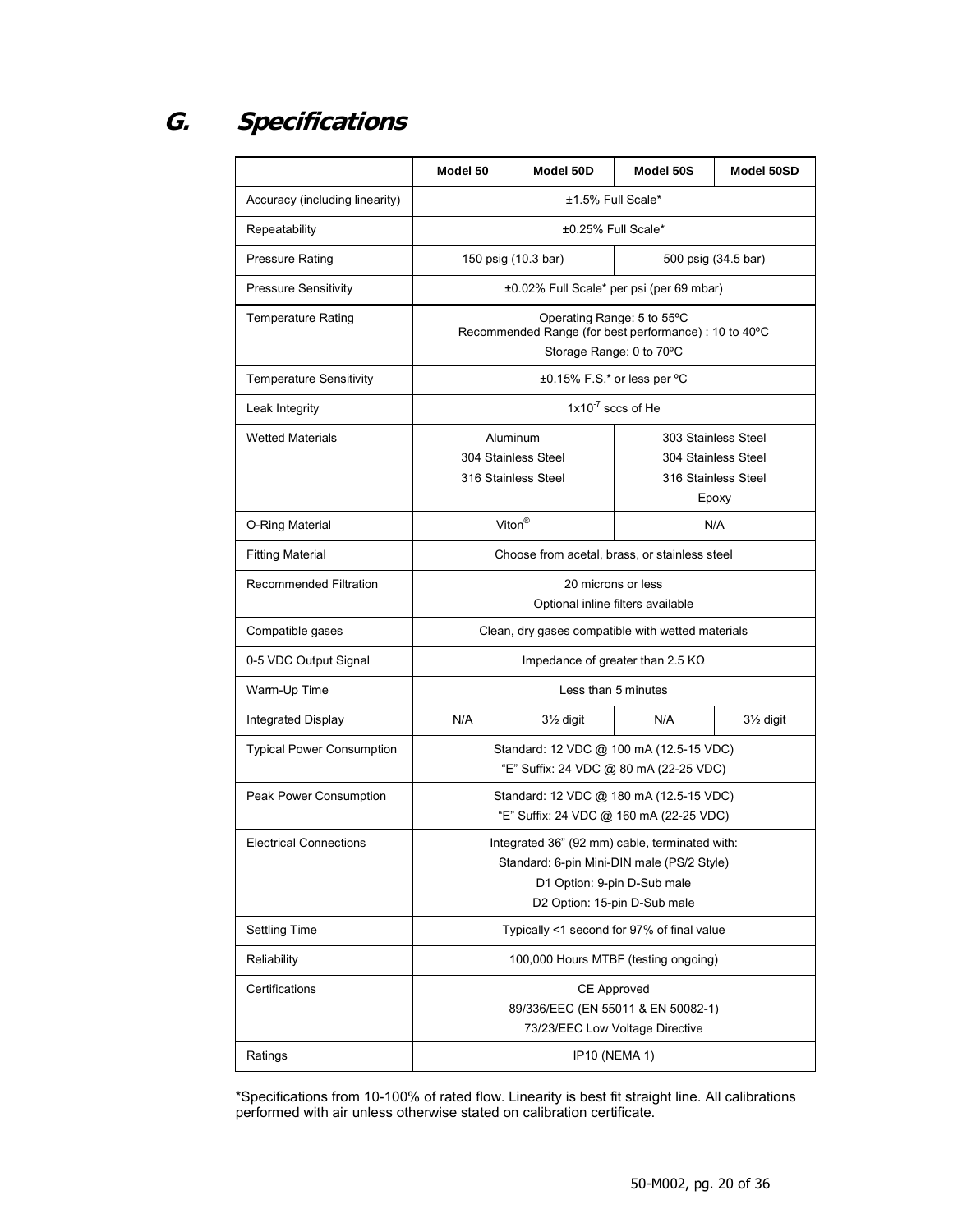## **H. Dimensions**

**ALL DIMENSIONS IN INCHES (MILLIMETERS IN BRACKETS)** 

**Model 50K Flow Ranges 2-6, "S4" Fittings Shown**

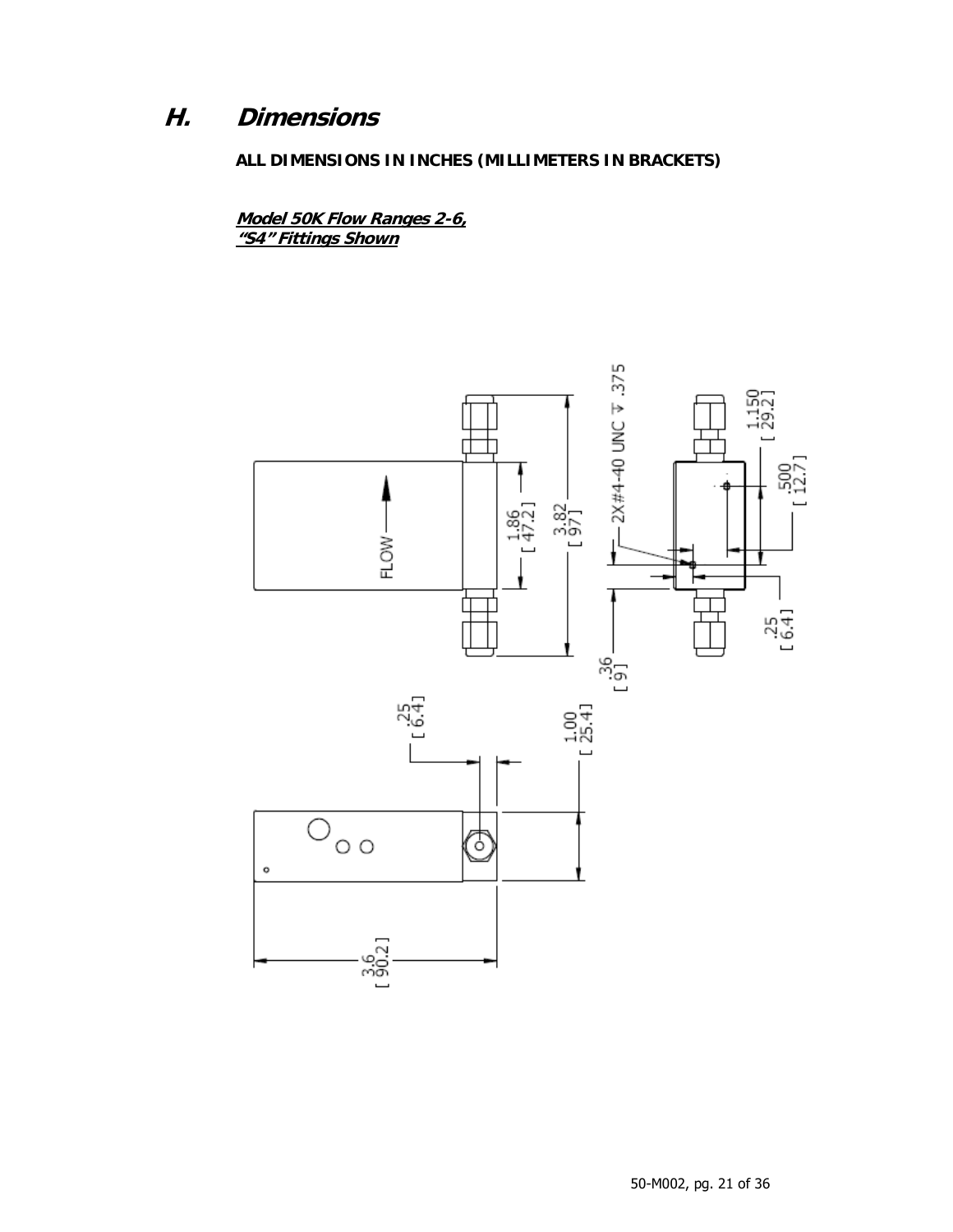## Model 50K Flow Ranges 7-10, Model 50S Ranges 2-10, "S4" Fittings Shown

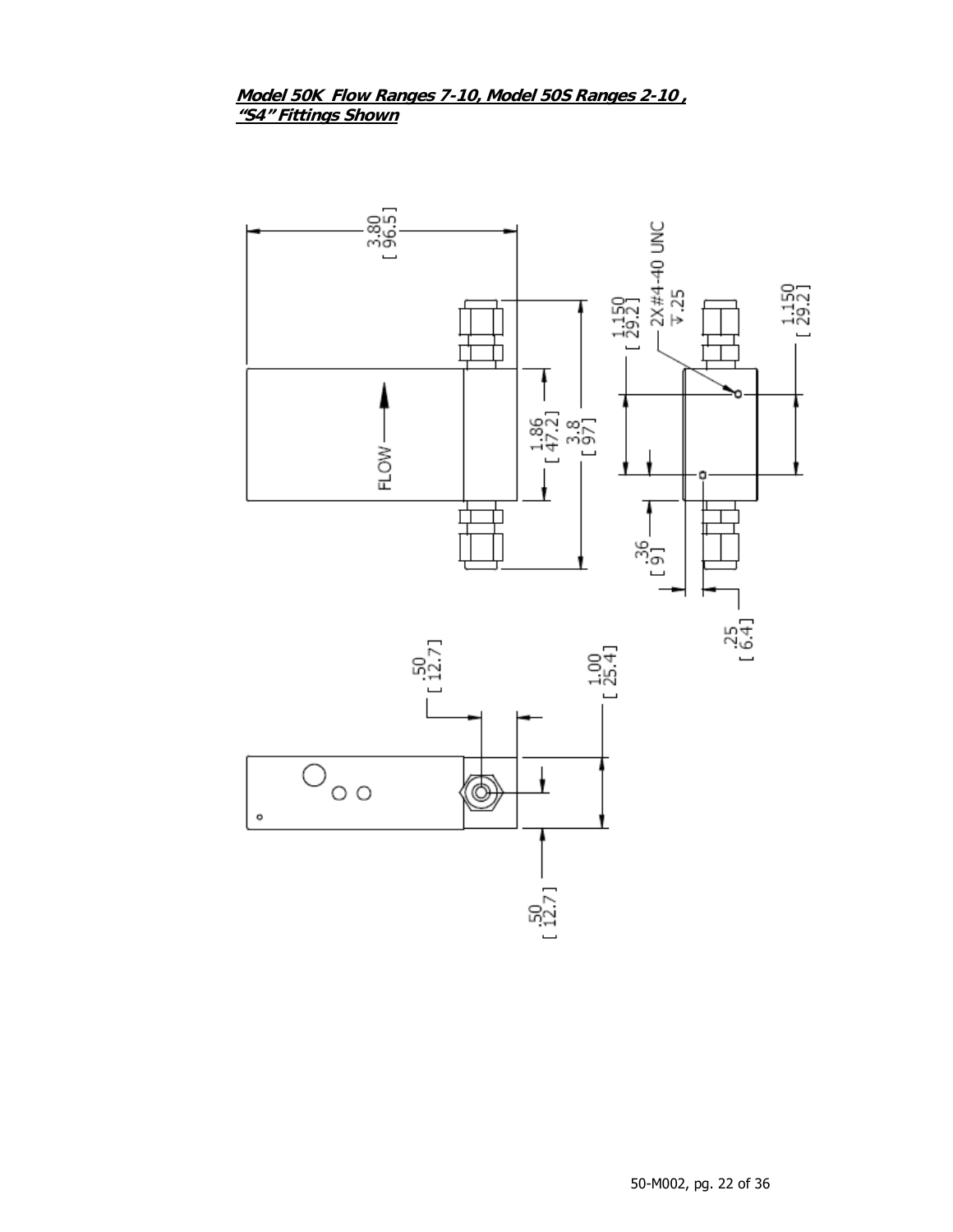# Model 50K / 50S Flow Ranges 11-13,<br>"S6" Fittings Shown

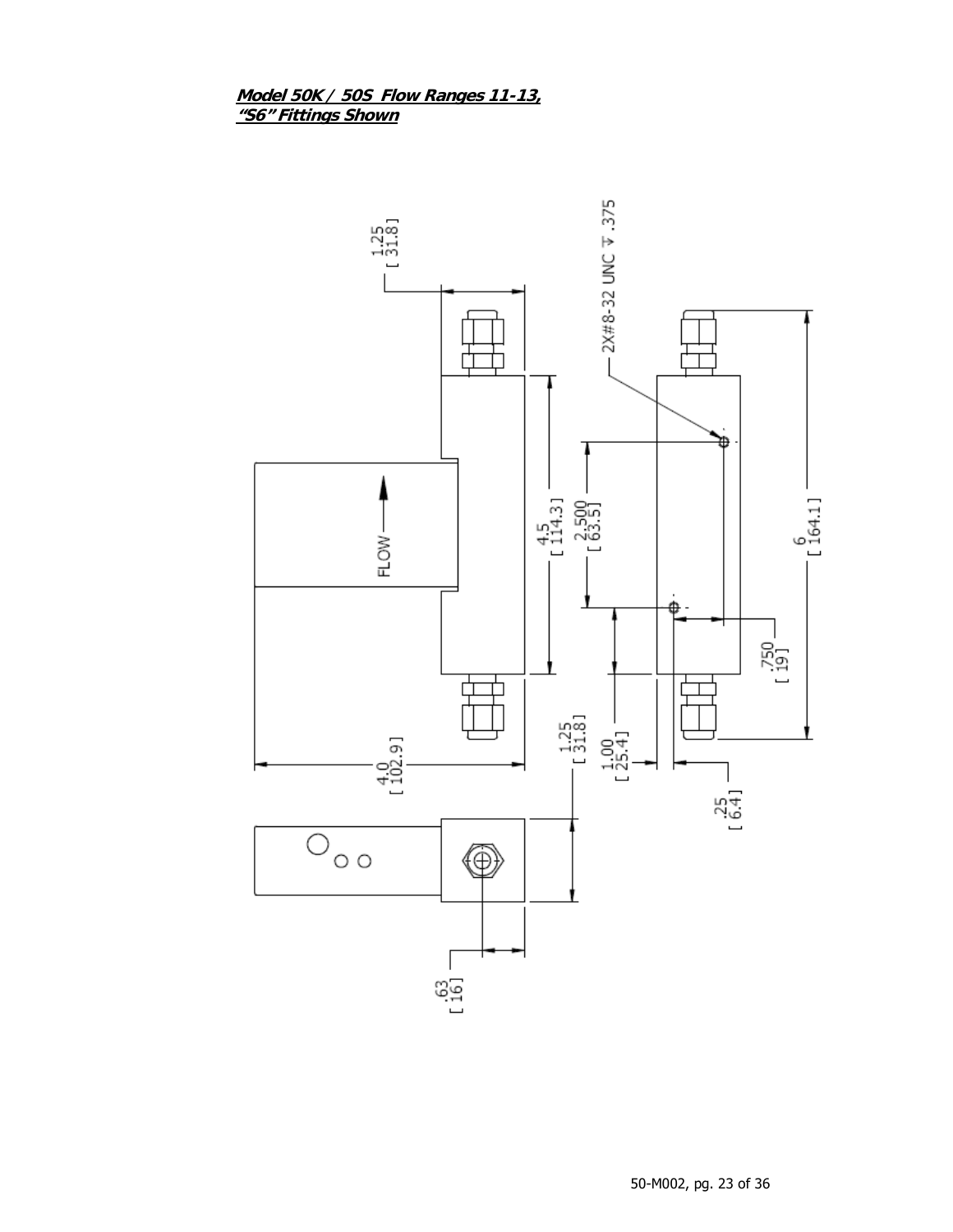# Model 50K Flow Ranges 14-15,<br>"S7" Fittings Shown

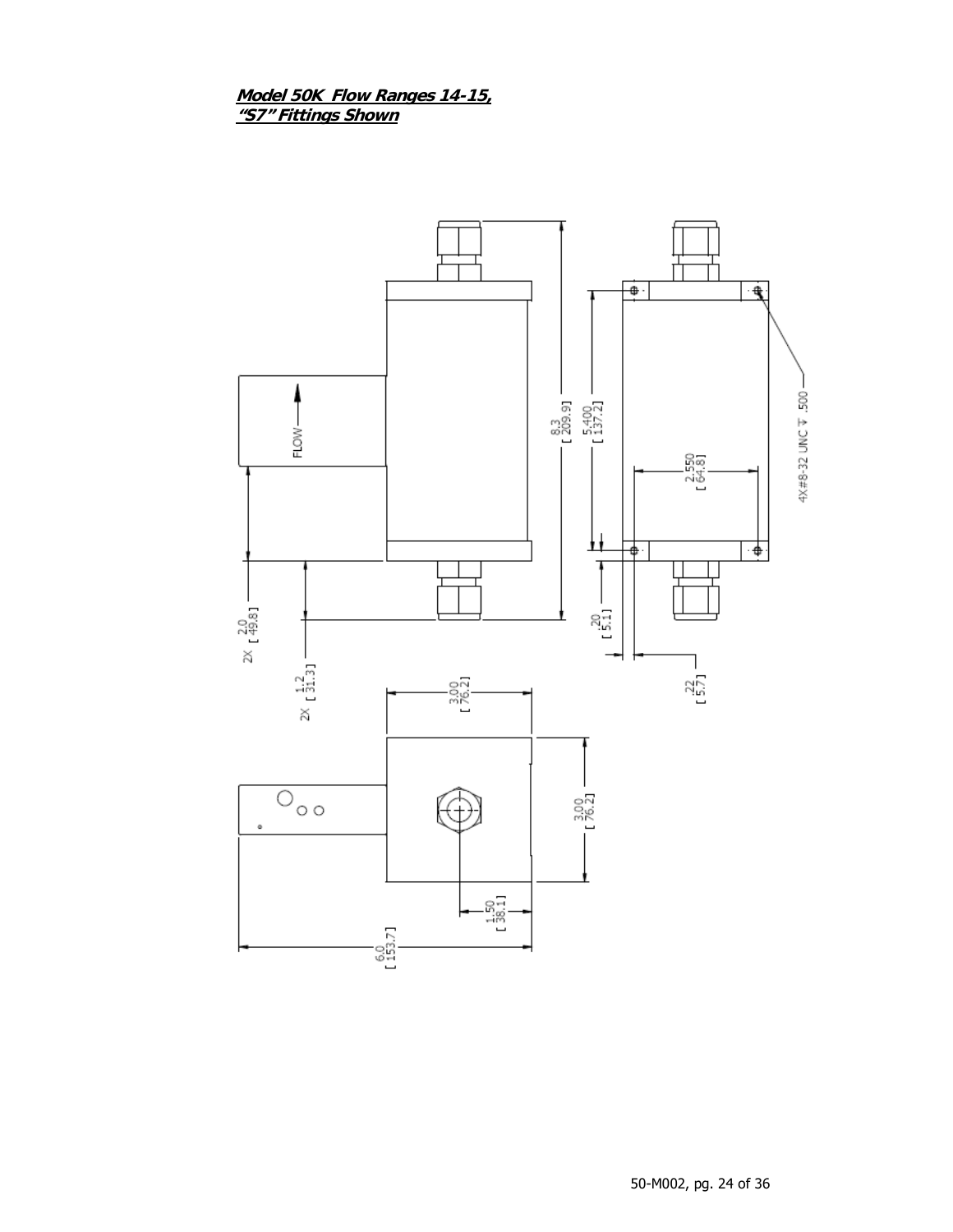# Model 50D Flow Ranges 2-6,<br>"S4" Fittings Shown

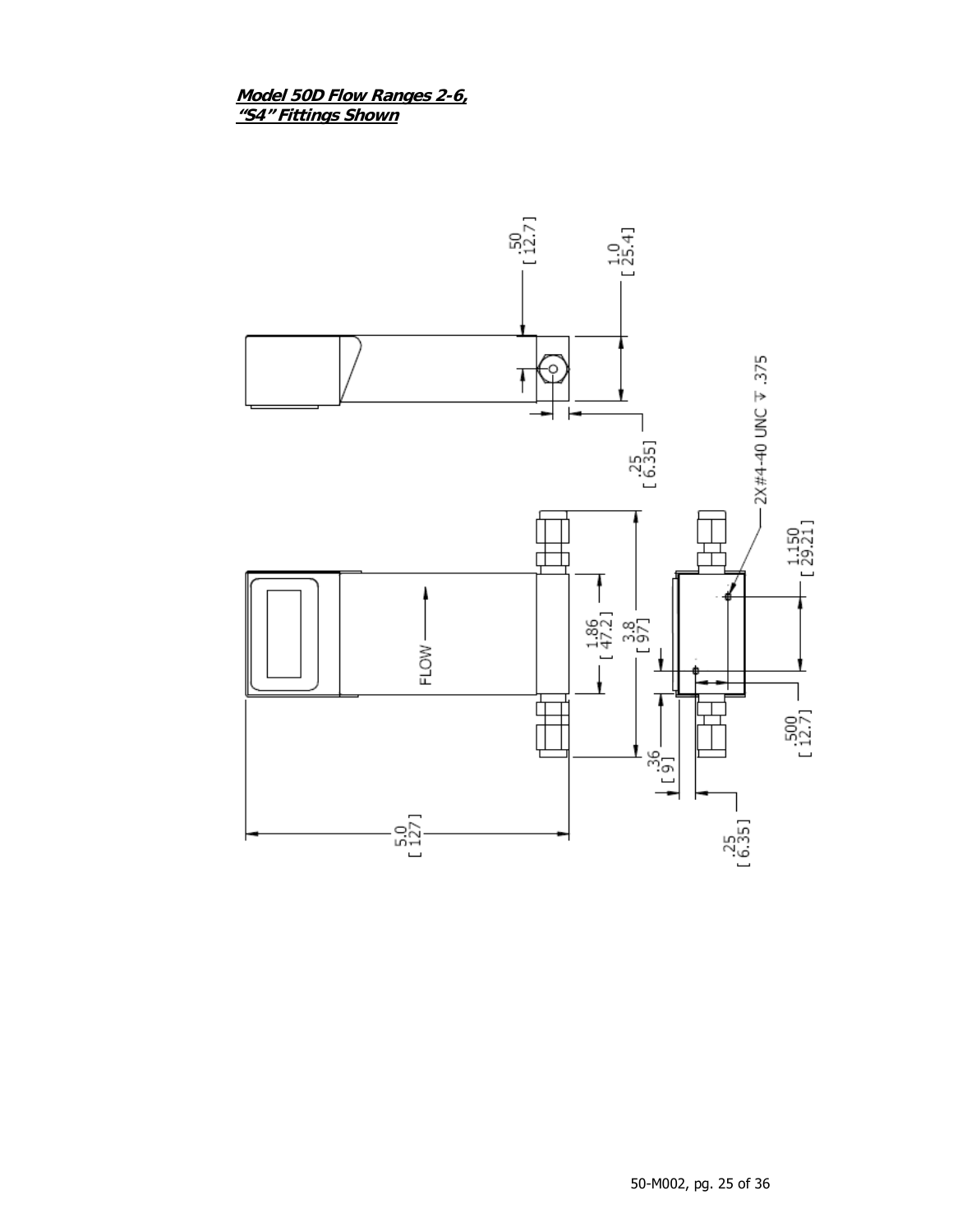## Model 50D Flow Ranges 7-10, Model 50SD Ranges 2-10, "S4" Fittings Shown



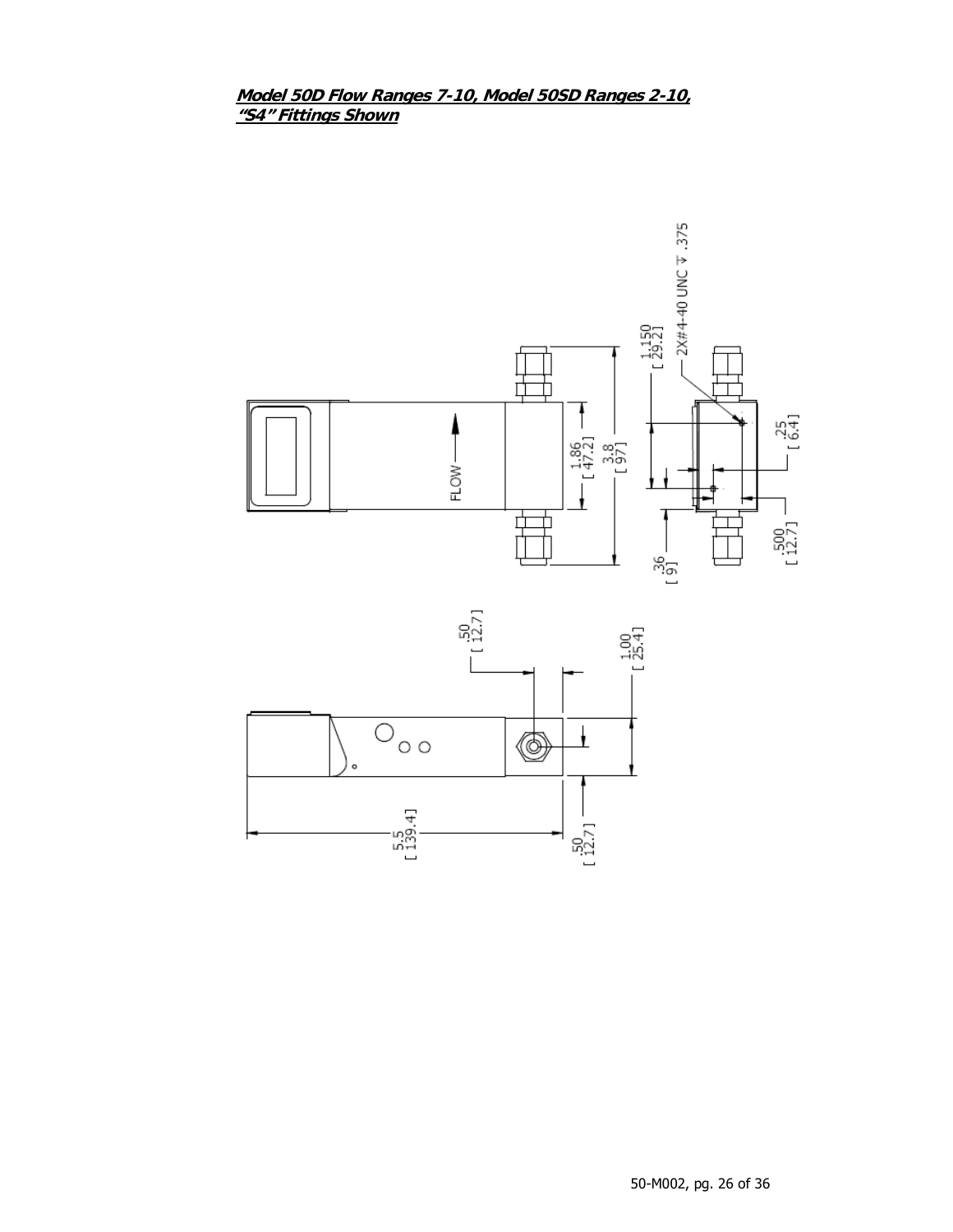# Model 50D / 50SD Flow Ranges 11-13,<br>"S6" Fittings Shown

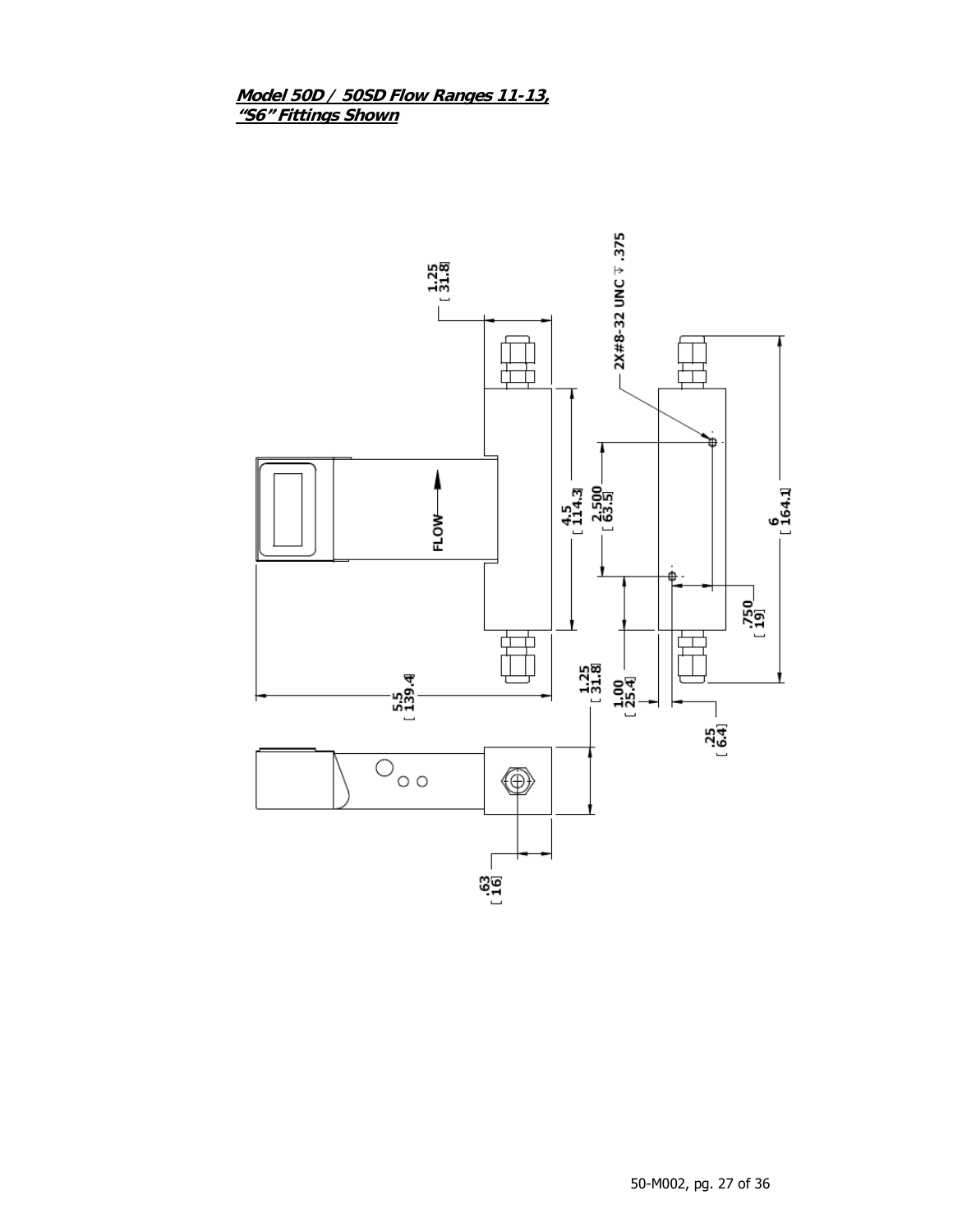Model 50D Flow Ranges 14-15,<br>"S7" Fittings Shown

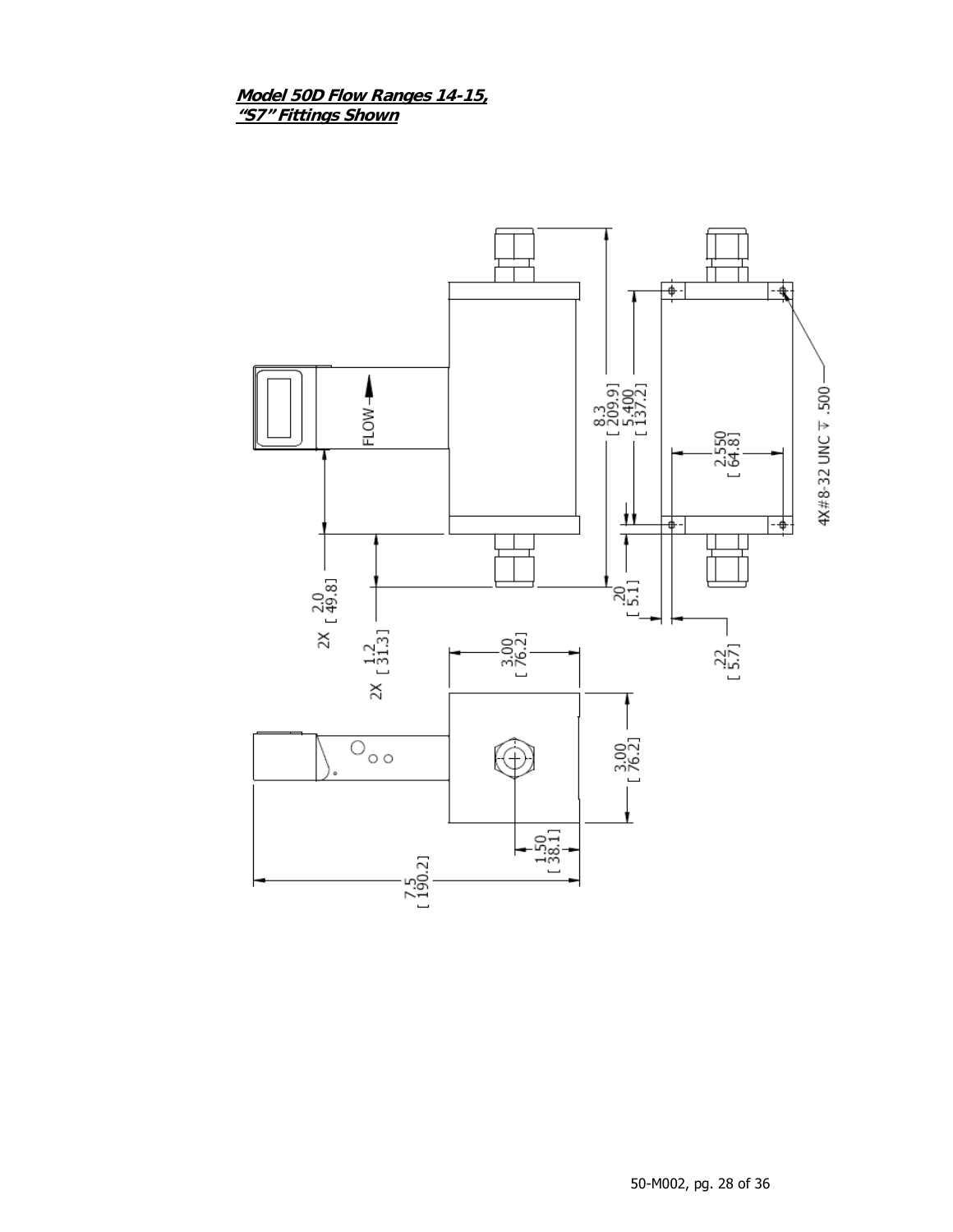## **I. Limited Warranty**

### DURATION OF LIMITED WARRANTY, MATERIALS & WORKMANSHIP

R.D. McMillan Co., Inc., hereinafter referred to as "McMillan", warrants thermal mass flow products and their associated standard accessories manufactured by McMillan and supplied hereunder, to be free from defects in materials and workmanship for a period of twelve (12) months from the date of shipment to the customer when installed, serviced and operated in its recommended environment. This warranty is not affected in any part by McMillan providing technical support or advice.

Replacement parts are warranted to be free from defects in material or workmanship for ninety (90) days or for the remainder of the Limited Warranty period of the McMillan product in which they are installed, whichever is longer. Parts not installed by factory authorized service centers may void the warranty.

### PRODUCT RETURNS

#### (a) General Policy:

Any product or parts determined by McMillan's inspection to have failed per this warranty, will at McMillan's option, be repaired or replaced with an equivalent or comparable product without charge. McMillan's obligation hereunder shall be limited to such repair and/or replacement and shall be conditional upon McMillan's receiving written notice of any alleged defect within ten (10) days of its discovery. The customer will, however, be responsible for returning the product to McMillan's manufacturing facility in Georgetown, Texas, U.S.A., and for assuming the cost of removing the original product and reinstalling the repaired or replaced product. A written specific explanation of the problem must be included with each returned product. Returned goods should be properly packaged to prevent shipping damage and shipped prepaid to McMillan.

#### (b) Safety Requirements:

For safety reasons, McMillan must be advised of any hazardous fluid or toxic materials that were in or on the product to be returned. Customer must certify in writing that all such hazardous, corrosive or toxic substances have been completely removed, cleaned or neutralized from the returned product prior to shipment to McMillan. McMillan shall hold the returned items pending receipt of customer's statement for defect and certification of cleanliness of returned items, provided that, prior to such receipt, risk of loss of returned items shall remain with customer. Flow sensors, flow meters and flow controllers must be thoroughly cleaned to remove any toxic, corrosive or hazardous fluids that may internally remain therein before shipping product to McMillan.

#### (c) Shipping Requirements:

Customer is responsible for all shipping charges (except for those products under warranty, in which cases customer shall bear the cost of inbound shipping as described herein below, and McMillan shall bear the cost of outbound shipping). Customer is responsible for the costs of out of warranty repairs and/or recalibration. McMillan will ship items repaired under warranty back to customer by the most economical shipping means. Expedited shipping methods may be available at customer's expense. All returned items shall be returned to a McMillan authorized service center., freight prepaid, accompanied or preceded by a particularized statement of the claimed defect and with a clearly readable Returned Material Authorization ("RMA") number affixed to the shipping label. Contact McMillan Customer Service Department for RMA number. Warranty claims shall be made only by using the McMillan's Returned Material Authorization form, completely filled out and returned to McMillan in accord with McMillan's Product Return Policy and Procedure Form.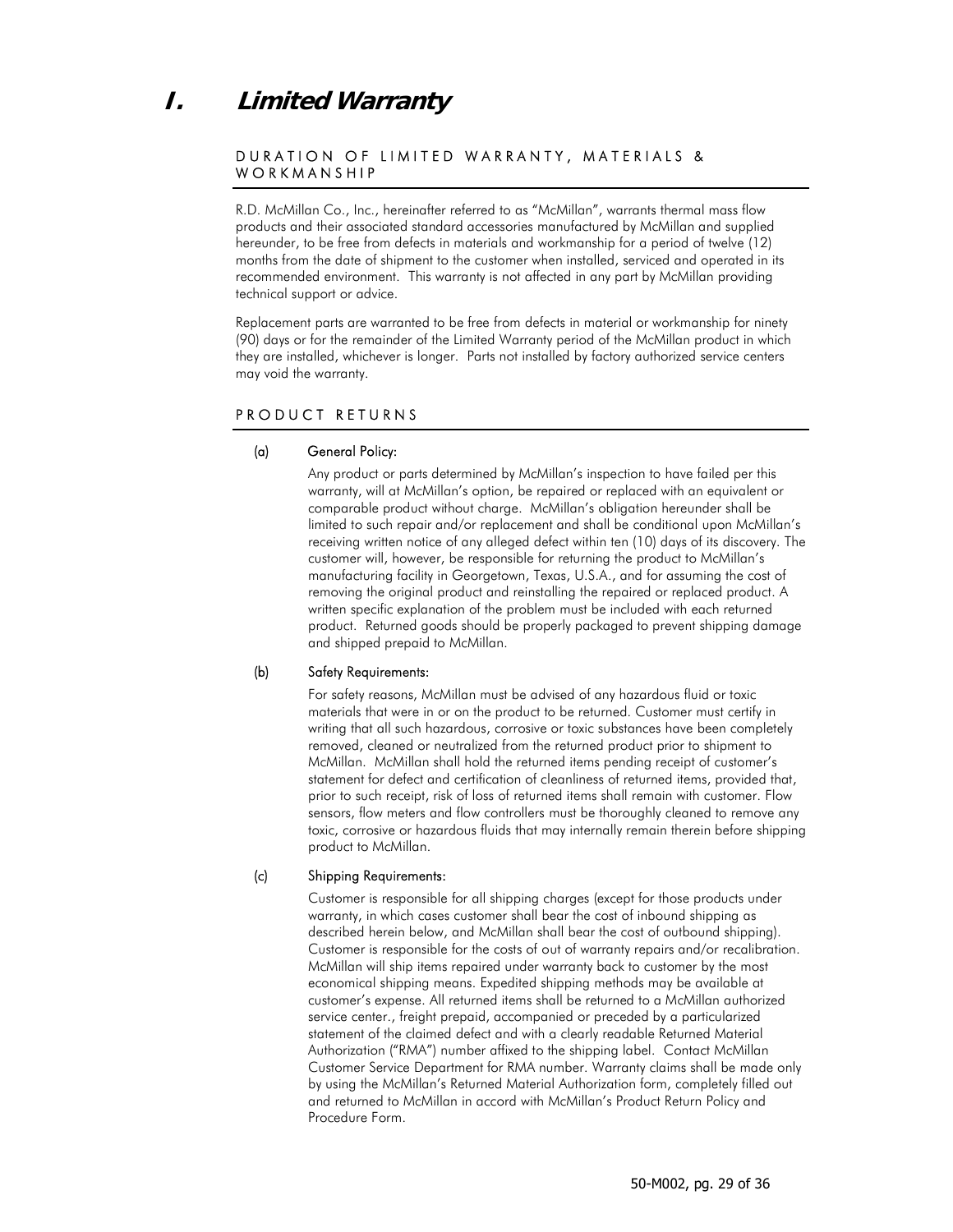**Contact McMillan's Customer Service Department as follows for instructions:** 

**Telephone calls in U.S.A. ( CST ) 1-800-861-0231 Outside U.S.A. +1 512 863 0231 Or Fax: +1 512 863 0671 E-mail: sales@mcmflow.com**

### DESIGN, PROCESS AND MANUFACTURING CHANGES

McMillan may make changes in the design or manufacture of any products sold hereunder without incurring any obligation to incorporate such changes into products manufactured prior to incorporation of such design or manufacturing changes. McMillan reserves the right to make design or manufacturing changes without prior notice. McMillan products and replacement parts are manufactured using new materials or new and equivalent to new in appearance, performance and reliability. Due to continuous research, testing, product improvements and enhancements, McMillan reserves the right to change product specifications without notice, except to the extent an outstanding bid obligation exists.

### LIMITATION OF LIABILITY

Except as expressly set forth in this limited warranty, McMillan makes no other warranties or conditions, express or implied, including any implied warranties of merchantability and fitness for a particular purpose. McMillan expressly disclaims all warranties and conditions not stated in this limited warranty. Any implied warranties that may be imposed by law are limited in duration to the limited warranty period. Buyer/customer agrees that models or samples shown to buyer/customer were merely used to illustrate the purchased product and not to represent, promise or guarantee that any purchased products delivered hereunder would conform to such models or samples. McMillan's distributors or sales representatives have no authority to give warranties beyond those provided in this limited warranty.

If customer's product fails to work as warranted herein, customer's sole and exclusive remedy shall be the repair or replacement at McMillan's option. McMillan is not liable for any damages caused by the product or the failure of the product to perform, including any lost profits or savings, incidental or consequential damages. McMillan is not liable for any claim made by a third party or made by a buyer for a third party. No actions arising out of sale of the products sold hereunder or this limited warranty may be brought by either party more than two (2) years after the cause of action accrues. This limitation of liability applies whether damages are sought, or a claim made, under this limited warranty or as a tort claim (including negligence and strict product liability), a contract claim, or any other claim. This limitation of liability cannot be waived or amended by any person. This limitation of liability will be effective even if customer has advised McMillan or an authorized representative or distributor of McMillan of the possibility of any such damages

This limited warranty gives customer specific legal rights. Customer may also have other rights that may vary from state to state or country to country. Customer is hereby advised to consult applicable state or country laws for a full determination of customer's rights.

#### EXCLUSIONS FROM WARRANTY

this limited warranty provided herein shall not apply to any product which:

- (1) has been repaired or altered outside of McMillan's factory (or authorized service center) in any way so as, in McMillan's judgment, to affect such purchased item's reliability or performance.
- (2) has been subject to misuse, mishandling, negligence, accident, or acts of God.
- (3) has been operated other than in accordance with the printed instructions prepared by McMillan and provided by McMillan with the product.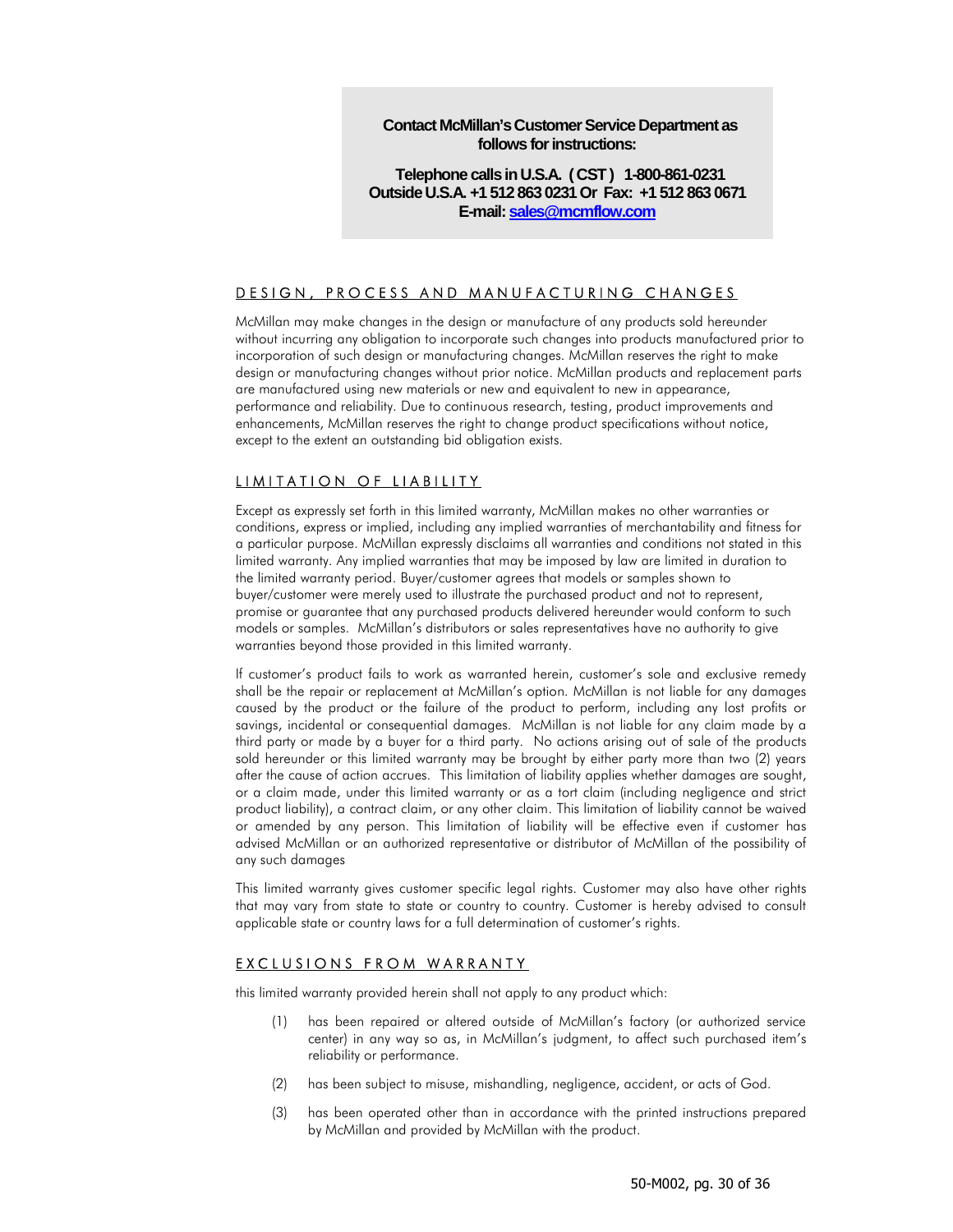- (4) has been returned to McMillan after more than thirty (30) days following the date of the alleged product failure.
- (5) has been returned to McMillan without complying with the Safety Requirements or the Shipping Requirements contained herein.
- (6) requires calibration and/or routine maintenance, unless this calibration or routine maintenance is required as a result of a product failure that is covered under terms of this warranty.
- (7) are consumable parts, such as filter elements, batteries or tube fittings.
- (8) requires replacement or repairs resulting from buyer's improper choice of product flow range, or require repair or replacement due to buyer subjecting product to corrosive fluids or other fluids not suited for use in product
- (9) has flow passages clogged due to failure to use a filter to protect product from particulates in fluid flow stream, or other cause to produce clogged passages
- (10) has been operated outside of recommended specifications (such as voltage, temperature, or flow range, etc.)

### METHOD OF SETTLEMENT OF ANY CLAIMS, DISPUTES AND CONTROVERSIES

The provisions of this warranty are severable and if one or more provisions are deemed invalid, the remaining provisions shall remain in effect. Further, in the event that any provision is held to be over broad as written, such provision shall be deemed amended to narrow its application to the extent necessary to make the provision enforceable according to applicable law and shall be enforced as amended. This warranty shall be construed and interpreted in English.

All claims, disputes and controversies arising out of or relating in any way to claims under any warranties, either express or implied (including implied warranty of merchantability), or claims based on any consumer protection act or deceptive trade practice act, contract, tort, statute, or common law, or any alleged breach, default, and/or misrepresentation, will be resolved by means of final and binding arbitration. This limited warranty, including any contests to the validity or enforceability of this limited warranty, shall be finally settled by arbitration under the Rules of Conciliation and Arbitration of the International Chamber of Commerce by one or more of its arbitrators appointed in accordance with the Rules, and judgment upon award rendered may be entered in any court having jurisdiction thereof. The place of arbitration shall be Austin, Texas U.S.A., and the Texas Uniform Commercial Code, as then enacted shall govern the rights and duties of the parties of this agreement without regard to conflicts-of-law principles. The arbitration shall be conducted in English. The UN Convention on Contracts for the International Sale of Goods shall not apply to this Limited Warranty.

R. D. McMillan Company, Inc. 7075 R.R. 2338 P. O. Box 1340 Georgetown, Texas U.S.A. 78627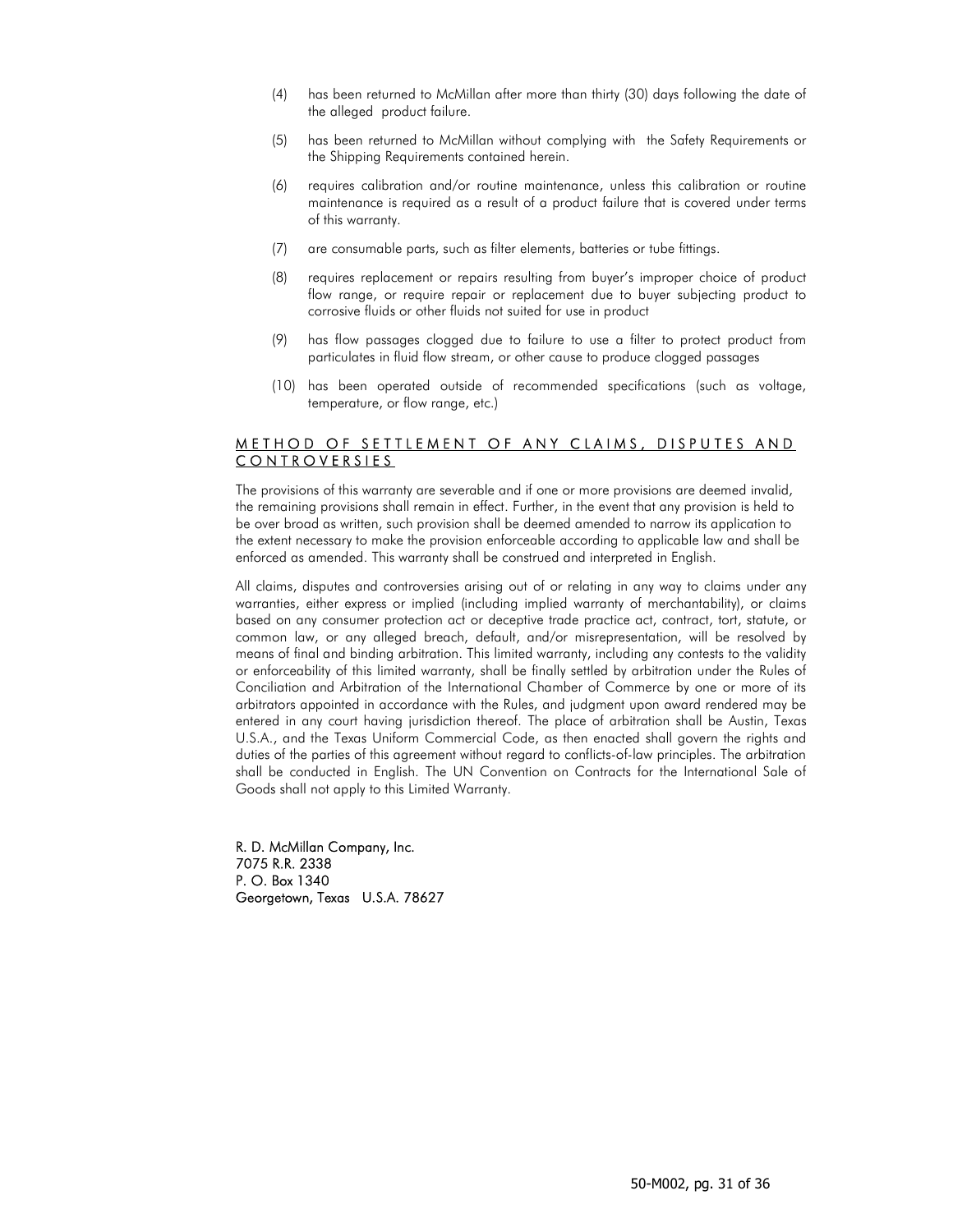**J. Gas K Factors** 

| Gas            | Chemical<br><b>Symbol</b>       | <b>K</b> Factor |
|----------------|---------------------------------|-----------------|
| Acetylene      | C <sub>2</sub> H <sub>2</sub>   | 0.589           |
| Air            |                                 | 1.000           |
| Argon          | Ar                              | 1.438           |
| <b>Butane</b>  | $C_4H_{10}$                     | 0.260           |
| Carbon Dioxide | CO <sub>2</sub>                 | 0.739           |
| Deuterium      | D <sub>2</sub>                  | 1.000           |
| Ethylene       | C <sub>2</sub> H <sub>4</sub>   | 0.598           |
| Freon 11       | CCL <sub>3</sub> F              | 0.330           |
| Freon 12       | CCL <sub>2</sub> F <sub>2</sub> | 0.354           |
| Freon 13       | CCLF <sub>3</sub>               | 0.385           |
| Freon 14       | CF <sub>4</sub>                 | 0.420           |
| Freon 22       | CHCLF <sub>2</sub>              | 0.460           |
| Germane        | GeH <sub>4</sub>                | 0.570           |
| Helium         | He                              | 1.458           |
| Hydrogen       | H <sub>2</sub>                  | 1.011           |
| Krypton        | Kr                              | 1.440           |
| Methane        | CH <sub>4</sub>                 | 0.721           |
| Neon           | <b>Ne</b>                       | 1.443           |
| Nitric Oxide   | <b>NO</b>                       | 0.990           |
| Nitrogen       | N <sub>2</sub>                  | 1.000           |
| Nitrous Oxide  | N <sub>2</sub> O                | 0.710           |
| Oxygen         | O <sub>2</sub>                  | 0.991           |
| Ozone          | O <sub>3</sub>                  | 0.446           |
| Propane        | $C_3H_8$                        | 0.383           |
| Sulfur Dioxide | SO <sub>2</sub>                 | 0.690           |
| Xenon          | Xe                              | 1.437           |

These K Factors are given for reference only and are not intended as a recommendation of application suitability. Accuracy and response will be affected depending on the gas and flow range. Check the compatibility of all wetted materials before using any gas other than the calibration gas for the unit.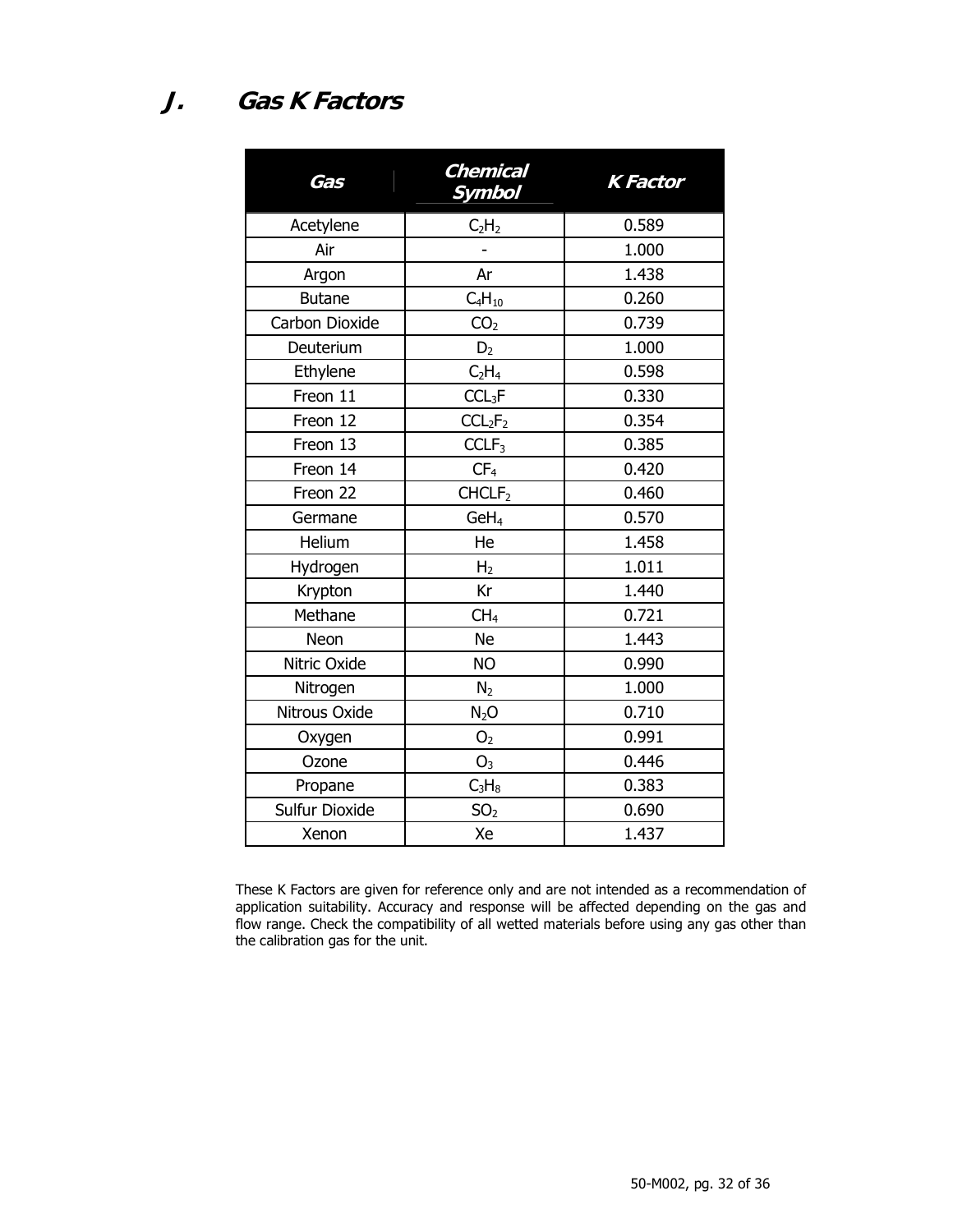# **K. Troubleshooting Guide**

| Symptom             | <b>Possible Cause</b>                       | Method of Correction                                                                                            |
|---------------------|---------------------------------------------|-----------------------------------------------------------------------------------------------------------------|
| No response         | Unit wired incorrectly                      | Check wiring is according<br>to Section B5                                                                      |
|                     | Loose connection                            | Check all connectors and<br>wiring                                                                              |
|                     | Damaged connector pins                      | Contact factory                                                                                                 |
|                     | Blocked flow path                           | Check flow path for<br>obstructions.                                                                            |
|                     | Piping leak before sensor                   | Check all piping and<br>connections.                                                                            |
|                     | Insufficient power                          | Check the power supply<br>output and increase if<br>necessary                                                   |
|                     | Output load resistance too<br>low           | Ensure the voltmeter or<br>data acquisition system or<br>display has an impedance<br>of greater than of 2.5kohm |
|                     | Flow too low for the unit                   | Ensure that the flow being<br>measured is within the<br>capabilities of the unit                                |
|                     | Unit damaged or faulty                      | Contact factory                                                                                                 |
| Inaccurate readings | Particles in flow path                      | Add filtration before the<br>sensor.                                                                            |
|                     | Flow path obscured                          | Remove any debris or<br>blockage in the flow path<br>eg. PTFE tape.                                             |
|                     | Unit calibrated for a different<br>gas      | Check calibration<br>certificate and apply a "K"<br>Factor to readings if<br>necessary.                         |
|                     | Gas composition is variable                 | Contact factory                                                                                                 |
|                     | Fittings have been changed                  | Replace the factory<br>installed fittings                                                                       |
|                     | Moisture in gas                             | Ensure gas is clean and<br>dry                                                                                  |
|                     | Insufficient warm-up period                 | Allow the unit to warm-up<br>for at least 5 minutes.                                                            |
|                     | Zero drift                                  | Verify the zero and adjust<br>as necessary as explained<br>in Section C 2                                       |
|                     | The gain potentiometer has<br>been adjusted | Contact the factory                                                                                             |
|                     | Unit needs recalibration                    | Contact the factory                                                                                             |
|                     | Flow too high for the unit                  | Ensure that the flow being<br>measured is within the<br>capabilities of the unit                                |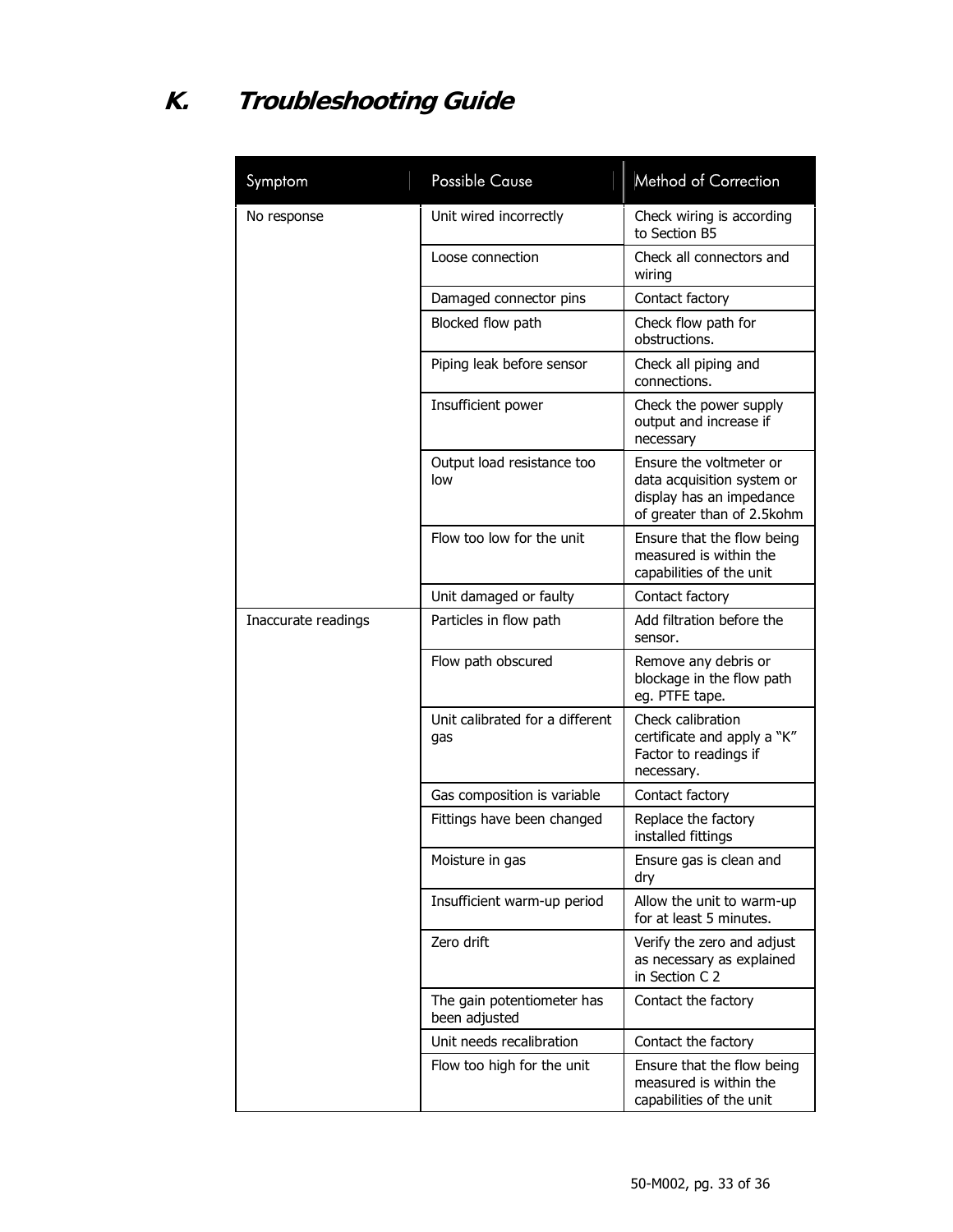| Symptom                    | <b>Possible Cause</b>                                                             | Method of Correction                                                                                                   |
|----------------------------|-----------------------------------------------------------------------------------|------------------------------------------------------------------------------------------------------------------------|
| <b>Inaccurate Readings</b> | Output load resistance too<br>low                                                 | Ensure the voltmeter or<br>data acquisition system or<br>display has an impedance<br>of greater than of 2.5kohm        |
|                            | Insufficient power                                                                | Check the power supply<br>output and increase if<br>necessary                                                          |
|                            | Ambient temperature too<br>high or too low                                        | Place the unit in a suitable<br>environment                                                                            |
|                            | Gas temperature too high or<br>too low                                            | Ensure the gas temperature<br>is within the recommended<br>operating range                                             |
|                            | Unit damaged or faulty                                                            | Contact factory                                                                                                        |
| Problems with rezeroing    | Gas flow through unit not<br>completely stopped                                   | Ensure there is no flow<br>through the unit. The<br>easiest way to do this is to<br>plug both the inlet and<br>outlet. |
|                            | Severe fluctuations in the<br>ambient temperature e.g.<br>unit in direct sunlight | Carry out the rezero<br>procedure in a stable<br>environment                                                           |
|                            | Unstable power supply                                                             | Check the stability and<br>suitability of the power<br>source                                                          |
|                            | Insufficient warm-up period                                                       | Allow the unit to warm-up<br>for at least 5 minutes.                                                                   |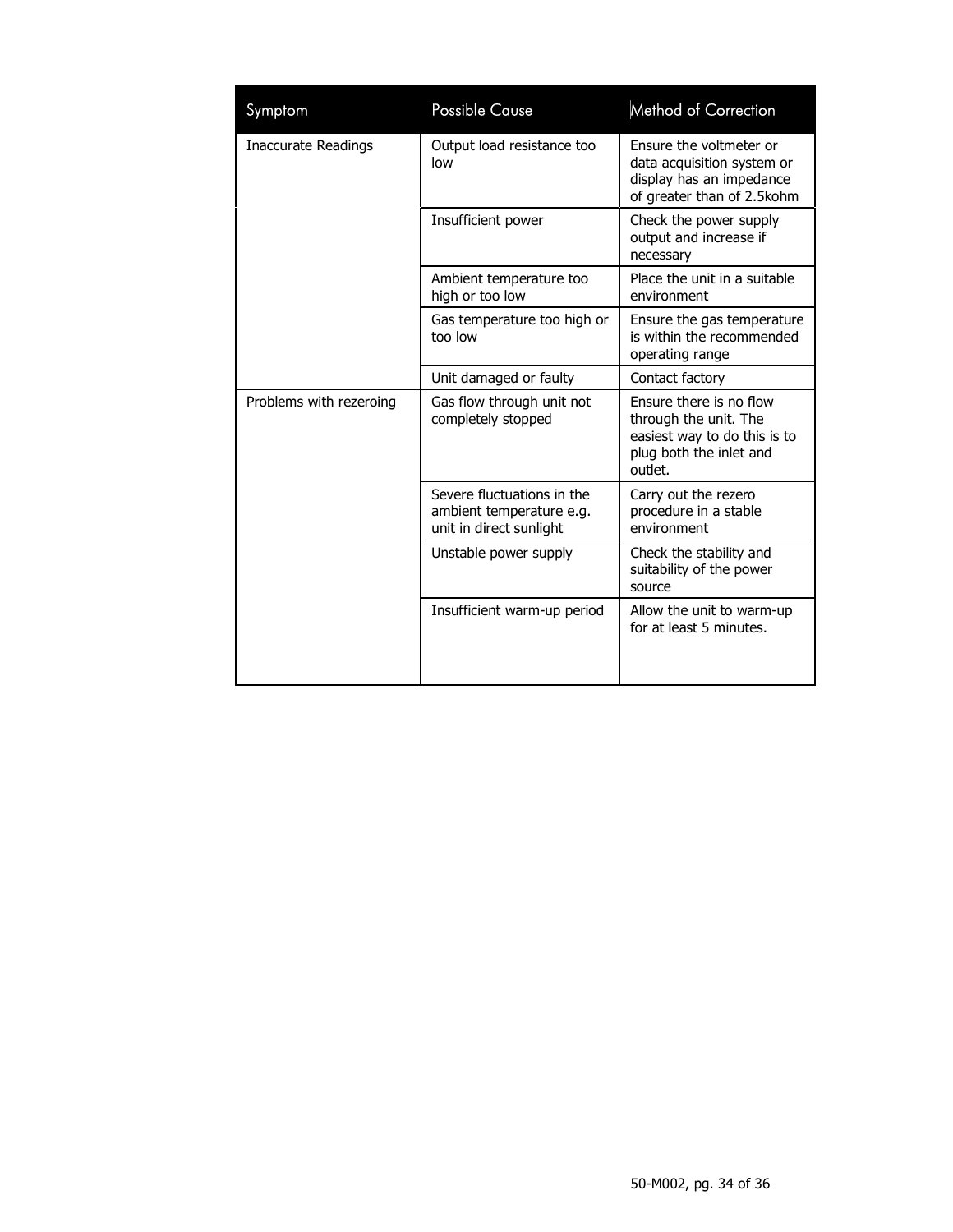## **L. Contacting McMillan**

| Website:                 | www.mcmflow.com                                                     |
|--------------------------|---------------------------------------------------------------------|
| <b>Fmail:</b>            | tech@mcmflow.com                                                    |
| <b>Mailing address:</b>  | McMillan Company<br>P.O. Box 1340<br>Georgetown, TX 78627<br>U.S.A. |
| <b>Shipping address:</b> | McMillan Company<br>7075 RR 2338<br>Georgetown, TX 78628<br>U.S.A.  |
| <b>Phone:</b>            | $(512) 863 - 0231$                                                  |
| Fax:                     | (512) 863-0671                                                      |

For repairs and/or return information, please contact our service department any of the ways shown above.